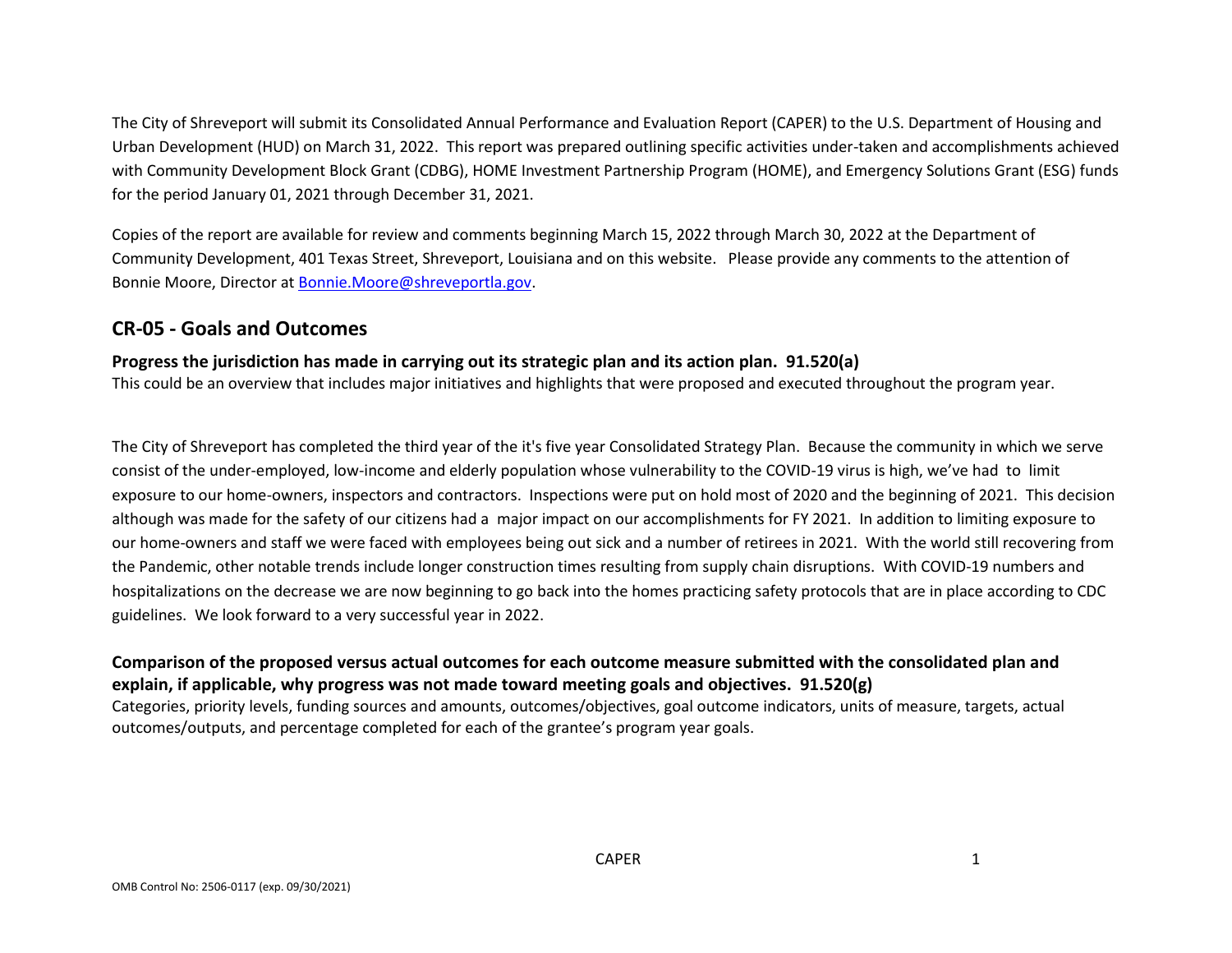| Goal                                                       | Category                                | Source /<br>Amount              | Indicator                                                                                                                | Unit of<br><b>Measure</b>    | <b>Expected</b><br><b>Strategic</b><br>Plan | Actual-<br><b>Strategic</b><br>Plan | Percent<br>Complete | <b>Expected</b><br>Program<br>Year | Actual-<br>Program<br>Year | Percent<br>Complete |
|------------------------------------------------------------|-----------------------------------------|---------------------------------|--------------------------------------------------------------------------------------------------------------------------|------------------------------|---------------------------------------------|-------------------------------------|---------------------|------------------------------------|----------------------------|---------------------|
| 1A. Expand &<br><b>Improve Public</b><br>Infrastructure    | Non-Housing<br>Community<br>Development | CDBG: \$                        | Public Facility or<br>Infrastructure<br>Activities for<br>Low/Moderate<br><b>Income Housing</b><br><b>Benefit</b>        | Households<br>Assisted       | 50                                          | 0                                   | 0.00%               |                                    |                            |                     |
| 1B. Expand &<br><b>Improve Public</b><br><b>Facilities</b> | Non-Housing<br>Community<br>Development | CDBG: \$                        | Public Facility or<br>Infrastructure<br>Activities other than<br>Low/Moderate<br><b>Income Housing</b><br><b>Benefit</b> | Persons<br>Assisted          | 300                                         | 1                                   | 0.33%               | 300                                | 0                          | 0.00%               |
| 1B. Expand &<br><b>Improve Public</b><br><b>Facilities</b> | Non-Housing<br>Community<br>Development | CDBG: \$                        | Public Facility or<br>Infrastructure<br>Activities for<br>Low/Moderate<br><b>Income Housing</b><br><b>Benefit</b>        | Households<br>Assisted       | 50                                          | 0                                   | 0.00%               |                                    |                            |                     |
| 1C. Preserve<br><b>Historic Structures</b>                 | Non-Housing<br>Community<br>Development | CDBG: \$                        | Other                                                                                                                    | Other                        | $\mathbf{1}$                                | 0                                   | 0.00%               |                                    |                            |                     |
| 2A. Provide Owner<br><b>Occupied Housing</b><br>Rehab      | Affordable<br>Housing                   | CDBG: \$<br>/ HOME:<br>\$500000 | <b>Homeowner Housing</b><br>Rehabilitated                                                                                | Household<br>Housing<br>Unit | 350                                         | 177                                 | 50.57%              | 125                                | 20                         | 16.00%              |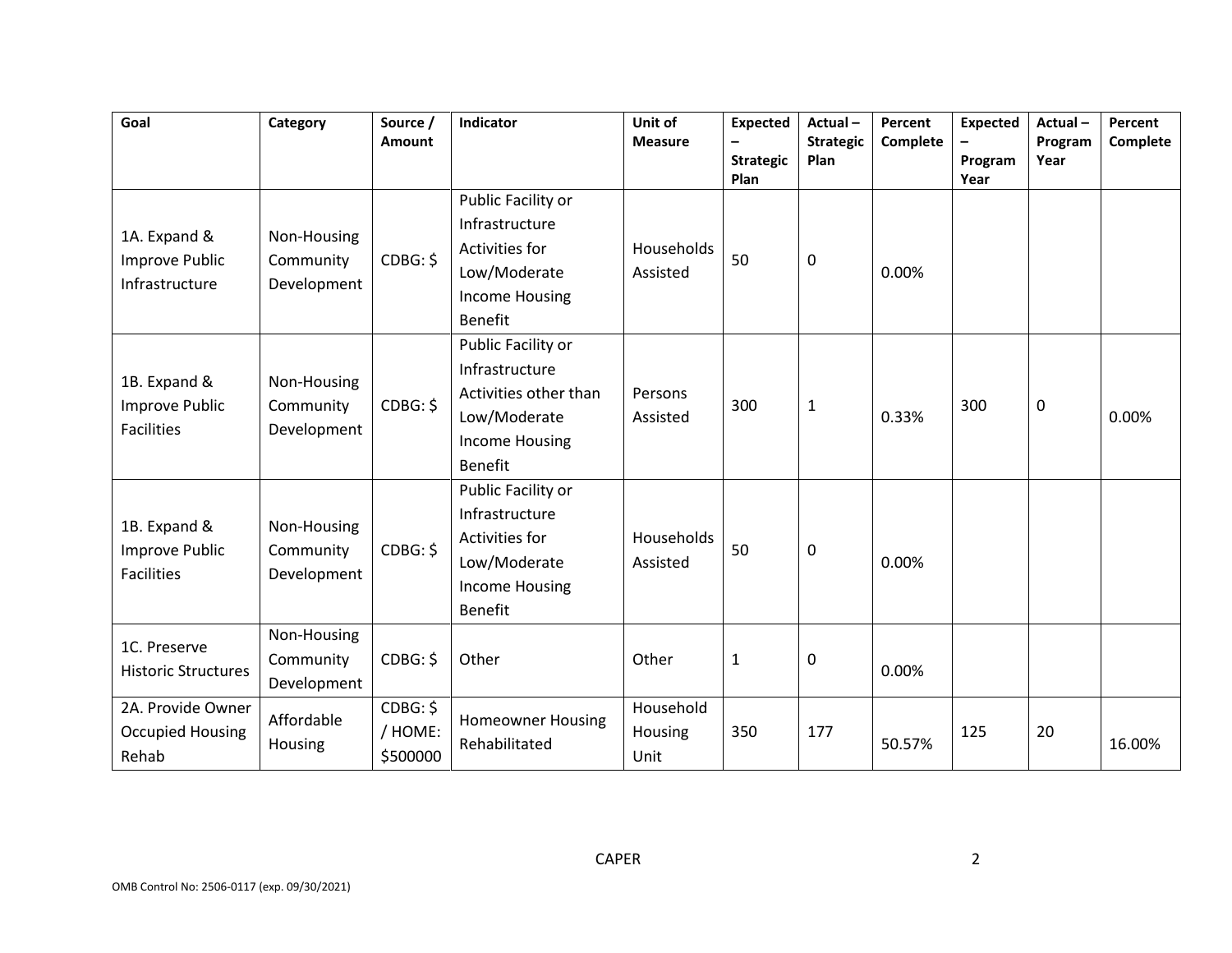| 2B. Increase<br>Homeownership<br>Opportunities      | Affordable<br>Housing             | HOME:<br>\$ | <b>Homeowner Housing</b><br>Added                                 | Household<br>Housing<br>Unit | 15  | 0           | 0.00%  | 20 | 6 | 30.00% |
|-----------------------------------------------------|-----------------------------------|-------------|-------------------------------------------------------------------|------------------------------|-----|-------------|--------|----|---|--------|
| 2B. Increase<br>Homeownership<br>Opportunities      | Affordable<br>Housing             | HOME:<br>\$ | <b>Direct Financial</b><br>Assistance to<br>Homebuyers            | Households<br>Assisted       | 20  | 19          | 95.00% |    |   |        |
| 2C. Increase<br>Affordable Rental<br>Housing & TBRA | Affordable<br>Housing             | HOME:<br>\$ | Rental units<br>constructed                                       | Household<br>Housing<br>Unit | 122 | 16          | 13.11% |    |   |        |
| 2C. Increase<br>Affordable Rental<br>Housing & TBRA | Affordable<br>Housing             | HOME:<br>\$ | Tenant-based rental<br>assistance / Rapid<br>Rehousing            | Households<br>Assisted       | 25  | 0           | 0.00%  |    |   |        |
| 2D. Provide<br>Transitional<br>Housing              | Affordable<br>Housing             | HOME:<br>\$ | Overnight/Emergency<br>Shelter/Transitional<br>Housing Beds added | <b>Beds</b>                  | 25  | 0           | 0.00%  |    |   |        |
| 2D. Provide<br>Transitional<br>Housing              | Affordable<br>Housing             | HOME:<br>\$ | <b>Housing for Homeless</b><br>added                              | Household<br>Housing<br>Unit | 6   | $\mathbf 0$ | 0.00%  |    |   |        |
| 2E. Provide<br>Permanent<br>Supportive<br>Housing   | Affordable<br>Housing<br>Homeless | HOME:<br>\$ | <b>Housing for Homeless</b><br>added                              | Household<br>Housing<br>Unit | 5   | $\mathbf 0$ | 0.00%  |    |   |        |
| 2F. Enhance<br><b>Rental Rehab</b>                  | Affordable<br>Housing             | CDBG: \$    | Rental units<br>rehabilitated                                     | Household<br>Housing<br>Unit | 70  | 0           | 0.00%  |    |   |        |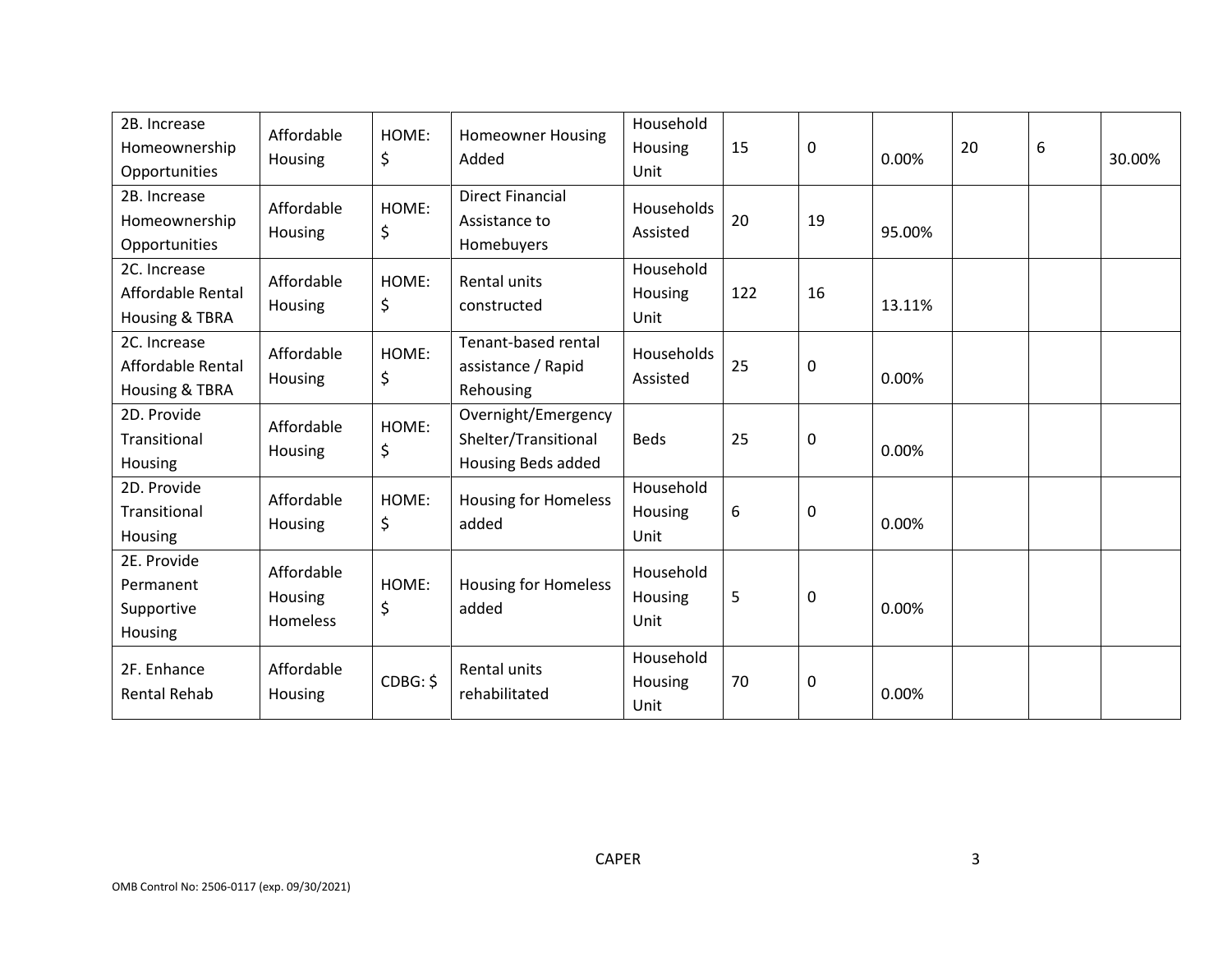| 3A. Provide Vital<br>Services for LMI &<br><b>Special Needs</b>    | Non-<br>Homeless<br>Special<br><b>Needs</b> | CDBG: \$<br>/ FY2020<br>CDBG-<br>CV: \$ | Public service<br>activities other than<br>Low/Moderate<br><b>Income Housing</b><br><b>Benefit</b> | Persons<br>Assisted           | 6000 | 3364 | 56.07%  | 300 | 520 | 173.33% |
|--------------------------------------------------------------------|---------------------------------------------|-----------------------------------------|----------------------------------------------------------------------------------------------------|-------------------------------|------|------|---------|-----|-----|---------|
| 4A.Provide Job<br>Creation and<br><b>Training</b><br>Opportunities | Non-Housing<br>Community<br>Development     | CDBG: \$                                | Jobs created/retained                                                                              | Jobs                          | 50   | 0    | 0.00%   |     |     |         |
| 4B. Provide for<br><b>Business</b><br>Assistance                   | Non-Housing<br>Community<br>Development     | CDBG: \$<br>/ FY2020<br>CDBG-<br>CV: \$ | Facade<br>treatment/business<br>building rehabilitation                                            | <b>Business</b>               | 25   | 0    | 0.00%   |     |     |         |
| 4B. Provide for<br><b>Business</b><br>Assistance                   | Non-Housing<br>Community<br>Development     | CDBG: \$<br>/FY2020<br>CDBG-<br>CV: \$  | <b>Businesses assisted</b>                                                                         | <b>Businesses</b><br>Assisted | 50   | 0    | 0.00%   |     |     |         |
| 5A. Provide<br>Homeless<br>Prevention &<br><b>Rapid Rehousing</b>  | Non-Housing<br>Community<br>Development     | ESG: $$/$<br>ESG-CV:<br>\$              | Homelessness<br>Prevention                                                                         | Persons<br>Assisted           | 150  | 283  | 188.67% | 60  | 103 | 171.67% |
| 5B. Provide<br>HMIS/Stabilization<br>Services                      | Homeless                                    | ESG: \$                                 | Homelessness<br>Prevention                                                                         | Persons<br>Assisted           | 1000 | 0    | 0.00%   |     |     |         |
| 5C. Homeless<br>Shelters & Street<br>Outreach                      | Homeless                                    | ESG: $$/$<br>ESG-CV:<br>\$              | <b>Homeless Person</b><br>Overnight Shelter                                                        | Persons<br>Assisted           | 2116 | 2085 | 98.53%  | 500 | 194 | 38.80%  |
| 5C. Homeless<br>Shelters & Street<br>Outreach                      | Homeless                                    | ESG: $$/$<br>ESG-CV:<br>\$              | Overnight/Emergency<br>Shelter/Transitional<br><b>Housing Beds added</b>                           | <b>Beds</b>                   | 25   | 0    | 0.00%   |     |     |         |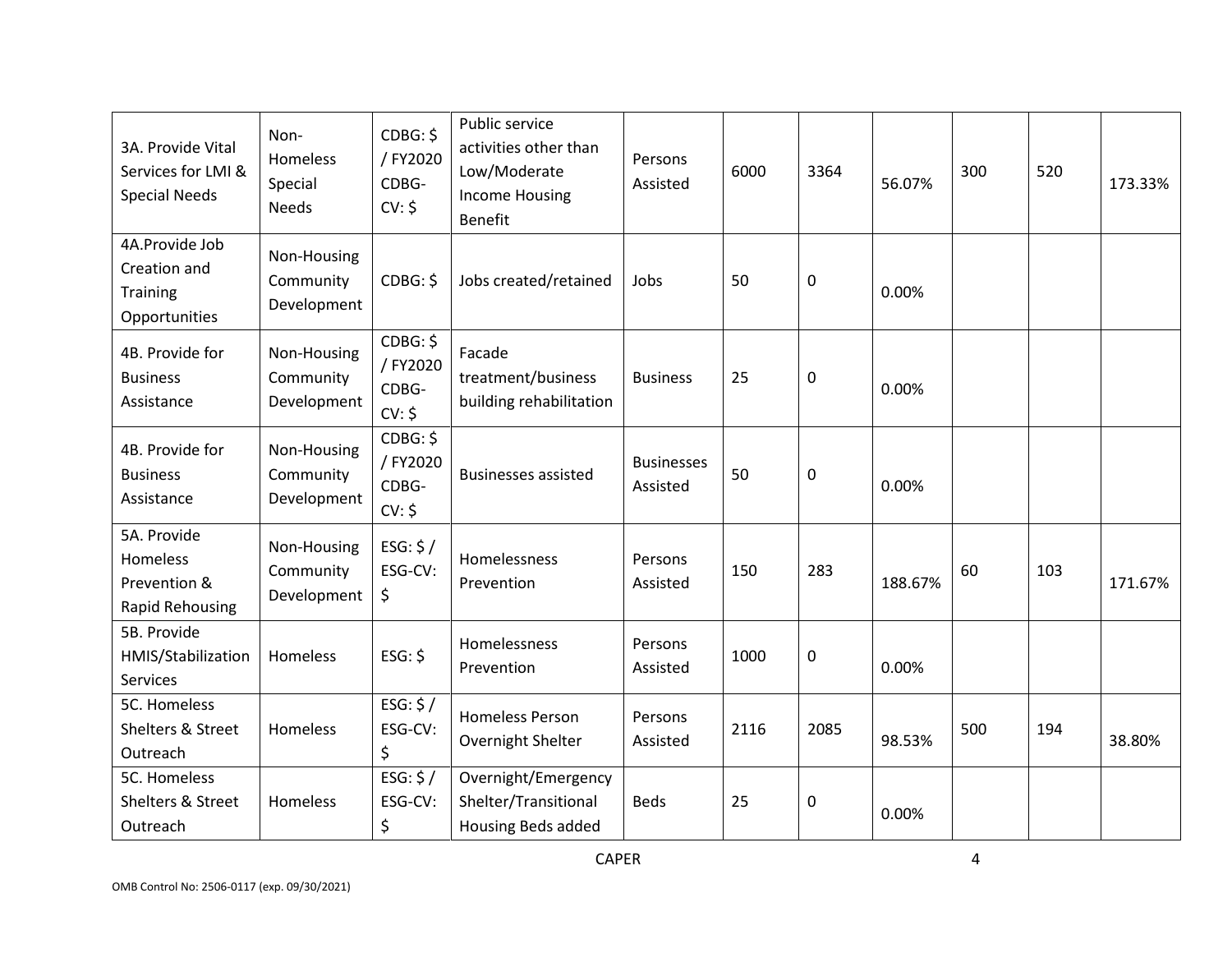| 5C. Homeless                 |          | ESG: \$ |                     |          |     |       |  |  |
|------------------------------|----------|---------|---------------------|----------|-----|-------|--|--|
| <b>Shelters &amp; Street</b> | Homeless | ESG-CV: | <b>Homelessness</b> | Persons  | 150 | 0.00% |  |  |
| Outreach                     |          |         | Prevention          | Assisted |     |       |  |  |

**Table 1 - Accomplishments – Program Year & Strategic Plan to Date**

**Assess how the jurisdiction's use of funds, particularly CDBG, addresses the priorities and specific objectives identified in the plan, giving special attention to the highest priority activities identified.**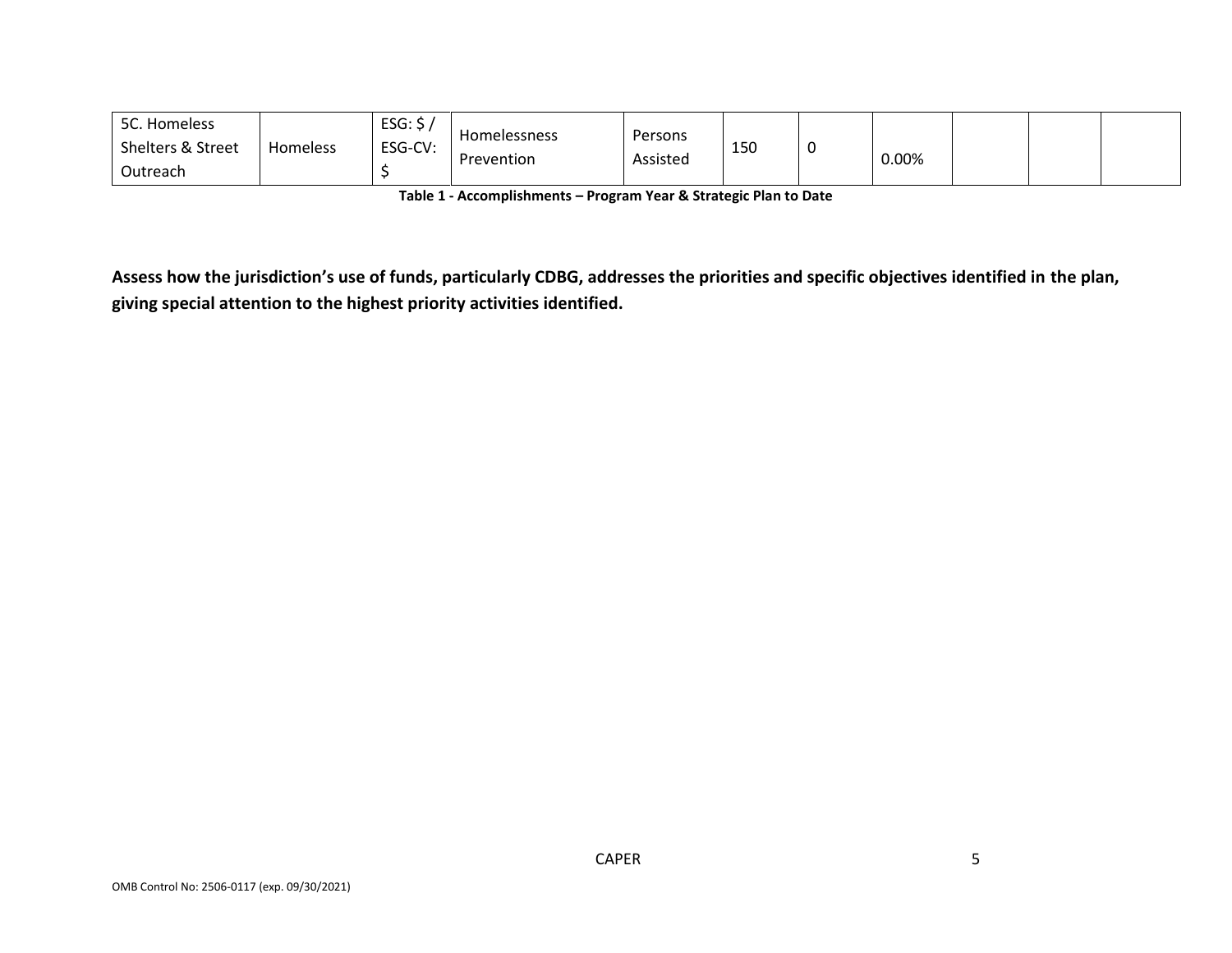# **CR-10 - Racial and Ethnic composition of families assisted**

**Describe the families assisted (including the racial and ethnic status of families assisted). 91.520(a)** 

**Table 2 – Table of assistance to racial and ethnic populations by source of funds**

### **Narrative**

Due to COVID-19 restrictions and limiting exposure to our citizens, most services were restrictive during 2021. We look forward to serving our citizens at full capacity in FY 2022.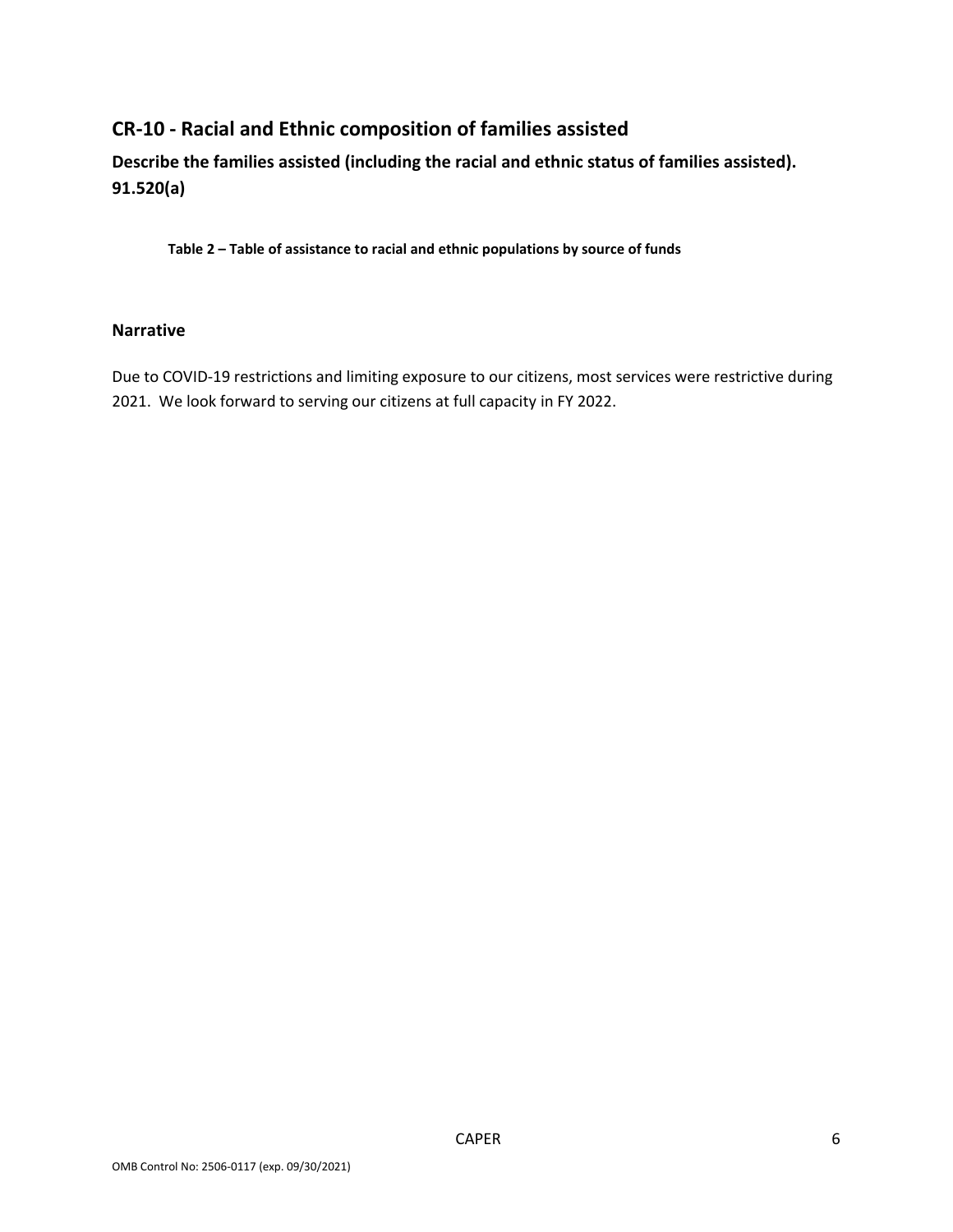## **CR-15 - Resources and Investments 91.520(a)**

| <b>Source of Funds</b> | <b>Source</b>    | <b>Resources Made</b> | <b>Amount Expended</b>     |
|------------------------|------------------|-----------------------|----------------------------|
|                        |                  | Available             | <b>During Program Year</b> |
| <b>CDBG</b>            | public - federal | 1,972,019             | 472,348                    |
| <b>HOME</b>            | public - federal | 989,143               | 325,371                    |
| <b>HOPWA</b>           | public - federal | 0                     |                            |
| <b>ESG</b>             | public - federal | 166,404               | 138,598                    |
| Other                  | public - federal |                       |                            |

#### **Identify the resources made available**

**Table 3 - Resources Made Available**

#### **Narrative**

### **Identify the geographic distribution and location of investments**

| <b>Target Area</b> | <b>Planned Percentage of</b><br><b>Allocation</b> | <b>Actual Percentage of</b><br><b>Allocation</b> | <b>Narrative Description</b> |
|--------------------|---------------------------------------------------|--------------------------------------------------|------------------------------|
|                    |                                                   |                                                  | Area of general              |
| Citvwide           | 50                                                | 100                                              | funding.                     |

**Table 4 – Identify the geographic distribution and location of investments**

#### **Narrative**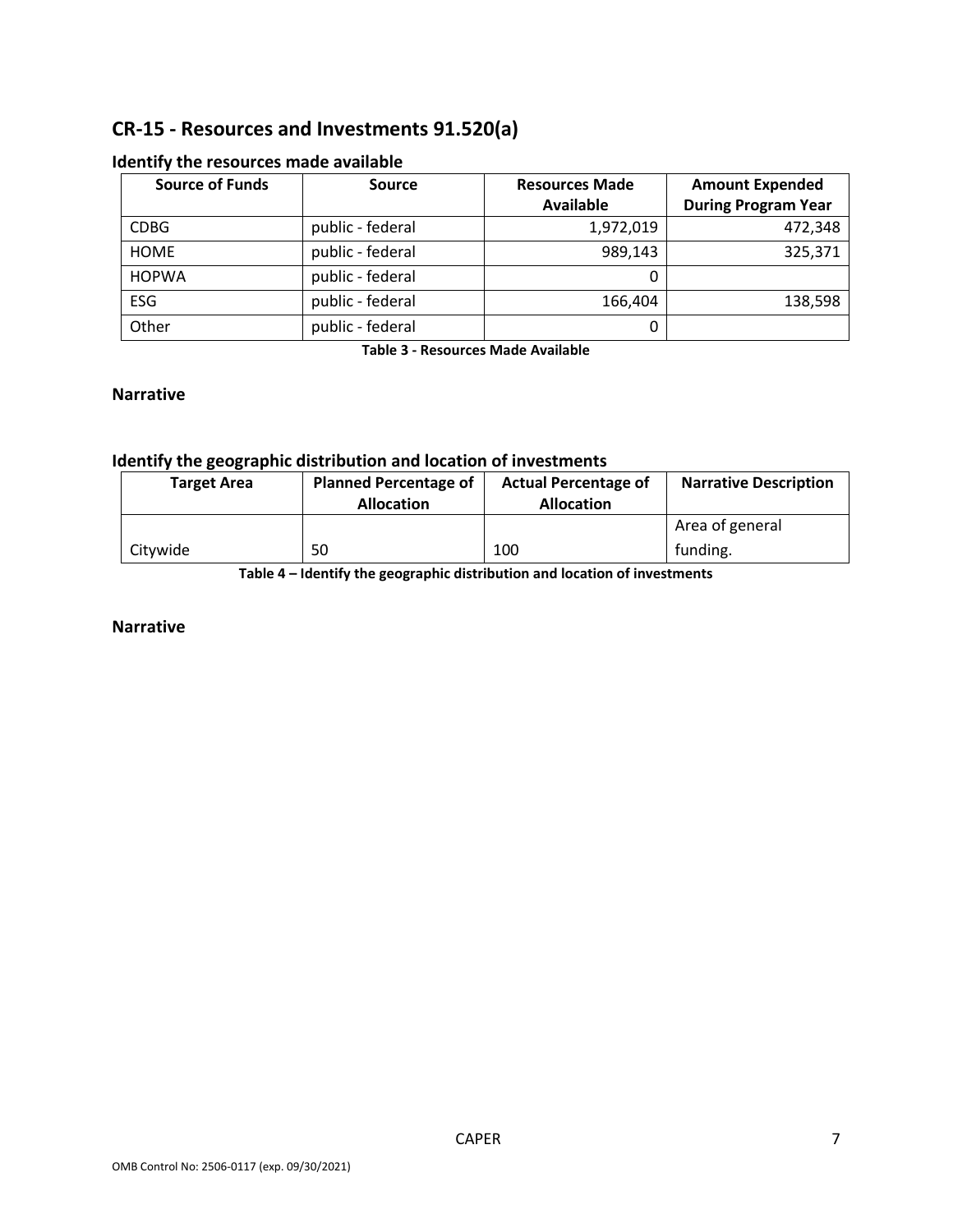### **Leveraging**

**Explain how federal funds leveraged additional resources (private, state and local funds), including a description of how matching requirements were satisfied, as well as how any publicly owned land or property located within the jurisdiction that were used to address the needs identified in the plan.**

The match requirement for HOME funds was waived for FY 2020 and 2021 because of the Coronavirus Pandemic.

| Fiscal Year Summary - HOME Match                                               |         |
|--------------------------------------------------------------------------------|---------|
| 1. Excess match from prior Federal fiscal year                                 | 585,356 |
| 2. Match contributed during current Federal fiscal year                        |         |
| 3. Total match available for current Federal fiscal year (Line 1 plus Line 2)  | 585,356 |
| 4. Match liability for current Federal fiscal year                             |         |
| 5. Excess match carried over to next Federal fiscal year (Line 3 minus Line 4) | 585,356 |
| Table F. Flood Vaca Concertaint HONAF Martill Daniaut                          |         |

**Table 5 – Fiscal Year Summary - HOME Match Report**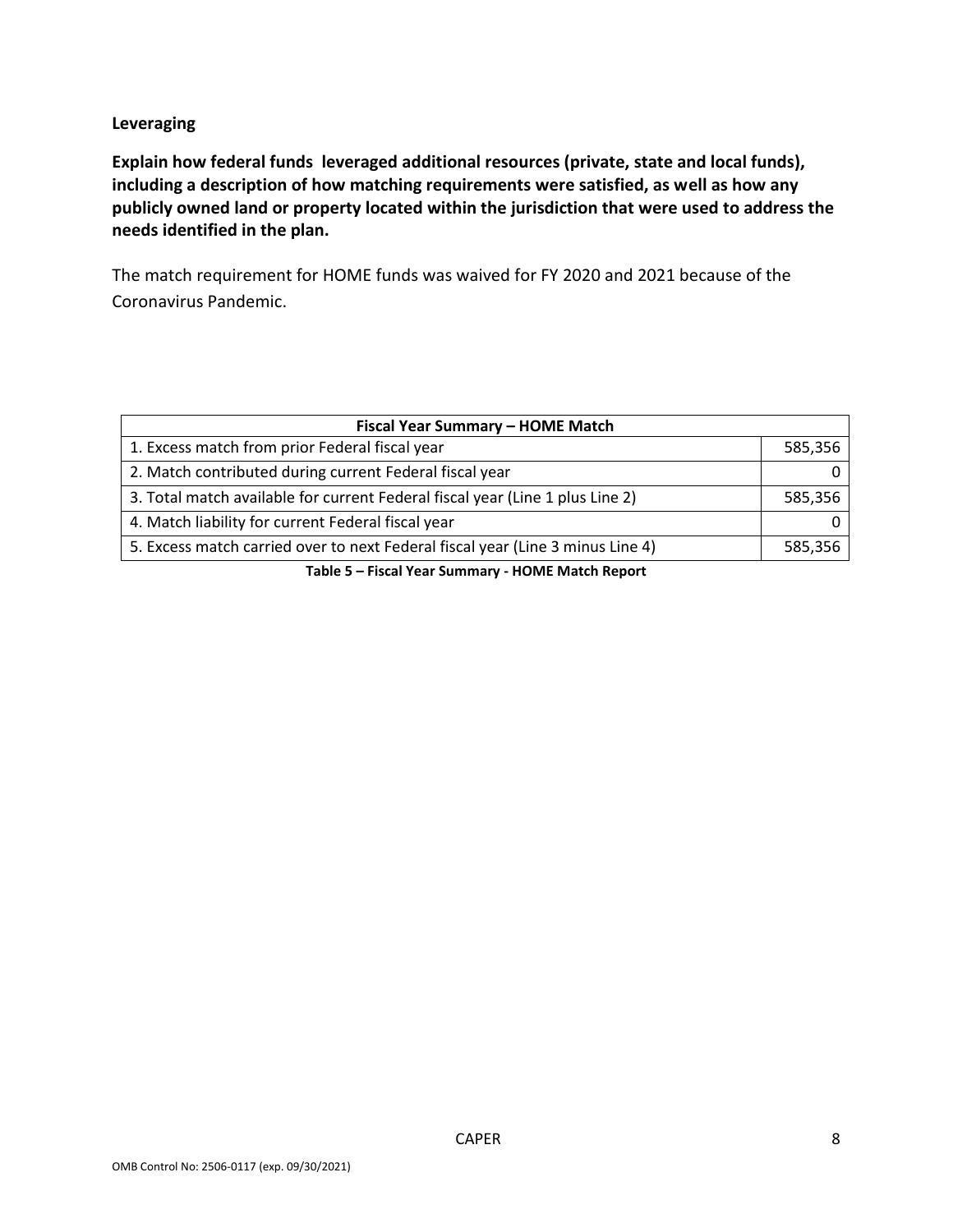|                                   |                         |                                  |                                            |                                    | <b>Match Contribution for the Federal Fiscal Year</b> |                                                                            |                                 |                    |
|-----------------------------------|-------------------------|----------------------------------|--------------------------------------------|------------------------------------|-------------------------------------------------------|----------------------------------------------------------------------------|---------------------------------|--------------------|
| <b>Project No. or</b><br>Other ID | Date of<br>Contribution | Cash<br>(non-Federal<br>sources) | Foregone<br>Taxes, Fees,<br><b>Charges</b> | Appraised<br>Land/Real<br>Property | Required<br>Infrastructure                            | Site<br>Preparation,<br>Construction<br>Materials,<br><b>Donated labor</b> | <b>Bond</b><br><b>Financing</b> | <b>Total Match</b> |
|                                   |                         |                                  |                                            |                                    |                                                       |                                                                            |                                 |                    |

**Table 6 – Match Contribution for the Federal Fiscal Year**

## **HOME MBE/WBE report**

|                                                                | <b>Program Income</b> – Enter the program amounts for the reporting period |                                                         |                                           |                                               |
|----------------------------------------------------------------|----------------------------------------------------------------------------|---------------------------------------------------------|-------------------------------------------|-----------------------------------------------|
| <b>Balance on hand at</b><br>begin-ning of reporting<br>period | <b>Amount received during</b><br>reporting period                          | <b>Total amount expended</b><br>during reporting period | <b>Amount expended for</b><br><b>TBRA</b> | Balance on hand at end<br>of reporting period |
| 325,371                                                        |                                                                            | 325,371                                                 |                                           |                                               |

**Table 7 – Program Income**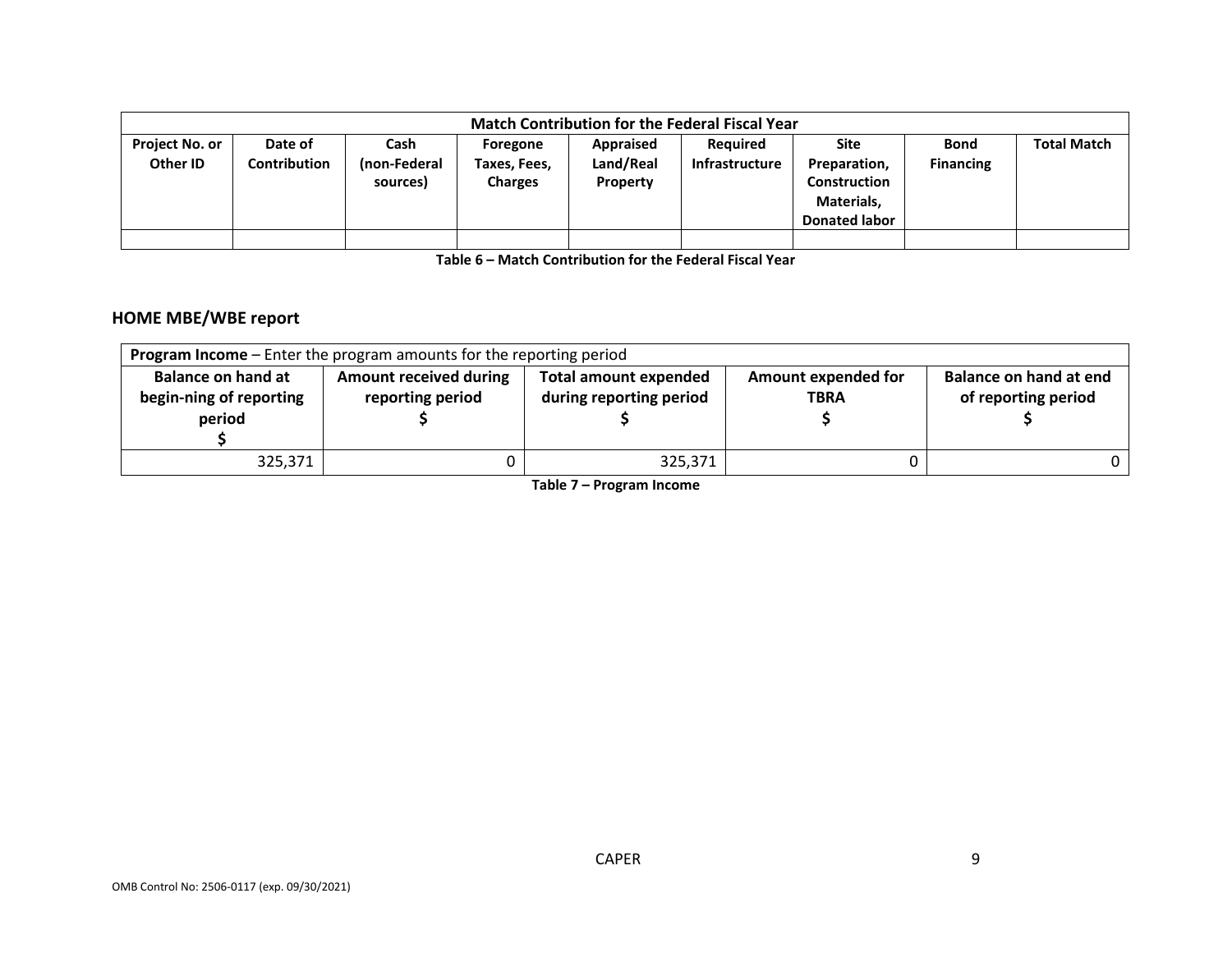|                      | Minority Business Enterprises and Women Business Enterprises - Indicate the number and dollar |                                                |                 |                                      |                 |                   |
|----------------------|-----------------------------------------------------------------------------------------------|------------------------------------------------|-----------------|--------------------------------------|-----------------|-------------------|
|                      | value of contracts for HOME projects completed during the reporting period                    |                                                |                 |                                      |                 |                   |
|                      | <b>Total</b>                                                                                  |                                                |                 | <b>Minority Business Enterprises</b> |                 | <b>White Non-</b> |
|                      |                                                                                               | <b>Alaskan</b>                                 | Asian or        | <b>Black Non-</b>                    | <b>Hispanic</b> | <b>Hispanic</b>   |
|                      |                                                                                               | <b>Native or</b>                               | <b>Pacific</b>  | <b>Hispanic</b>                      |                 |                   |
|                      |                                                                                               | American                                       | <b>Islander</b> |                                      |                 |                   |
|                      |                                                                                               | Indian                                         |                 |                                      |                 |                   |
| <b>Contracts</b>     |                                                                                               |                                                |                 |                                      |                 |                   |
| Dollar               |                                                                                               |                                                |                 |                                      |                 |                   |
| Amount               | 150,106                                                                                       | 0                                              | 0               | 115,956                              | 0               | 34,150            |
| Number               | 20                                                                                            | 0                                              | $\Omega$        | 15                                   | 0               | 5                 |
| <b>Sub-Contracts</b> |                                                                                               |                                                |                 |                                      |                 |                   |
| <b>Number</b>        | 0                                                                                             | 0                                              | 0               | 0                                    | $\mathbf 0$     | 0                 |
| Dollar               |                                                                                               |                                                |                 |                                      |                 |                   |
| Amount               | 0                                                                                             | 0                                              | 0               | 0                                    | 0               | 0                 |
|                      | <b>Total</b>                                                                                  | Women<br><b>Business</b><br><b>Enterprises</b> | <b>Male</b>     |                                      |                 |                   |
| <b>Contracts</b>     |                                                                                               |                                                |                 |                                      |                 |                   |
| Dollar               |                                                                                               |                                                |                 |                                      |                 |                   |
| Amount               | 0                                                                                             | 0                                              | 0               |                                      |                 |                   |
| <b>Number</b>        | 0                                                                                             | 0                                              | $\Omega$        |                                      |                 |                   |
| <b>Sub-Contracts</b> |                                                                                               |                                                |                 |                                      |                 |                   |
| Number               | 0                                                                                             | 0                                              | 0               |                                      |                 |                   |
| Dollar               |                                                                                               |                                                |                 |                                      |                 |                   |
| Amount               | 0                                                                                             | 0                                              | 0               |                                      |                 |                   |

**Table 8 - Minority Business and Women Business Enterprises**

| Minority Owners of Rental Property - Indicate the number of HOME assisted rental property owners<br>and the total amount of HOME funds in these rental properties assisted<br><b>White Non-</b> |       |                                            |                                               |                                      |                 |                 |  |  |  |
|-------------------------------------------------------------------------------------------------------------------------------------------------------------------------------------------------|-------|--------------------------------------------|-----------------------------------------------|--------------------------------------|-----------------|-----------------|--|--|--|
|                                                                                                                                                                                                 | Total |                                            | <b>Minority Property Owners</b>               |                                      |                 |                 |  |  |  |
|                                                                                                                                                                                                 |       | Alaskan<br>Native or<br>American<br>Indian | Asian or<br><b>Pacific</b><br><b>Islander</b> | <b>Black Non-</b><br><b>Hispanic</b> | <b>Hispanic</b> | <b>Hispanic</b> |  |  |  |
| Number                                                                                                                                                                                          | 0     | 0                                          | 0                                             | 0                                    | 0               |                 |  |  |  |
| Dollar                                                                                                                                                                                          |       |                                            |                                               |                                      |                 |                 |  |  |  |
| Amount                                                                                                                                                                                          | 0     | 0                                          | 0                                             | 0                                    | 0               |                 |  |  |  |

**Table 9 – Minority Owners of Rental Property**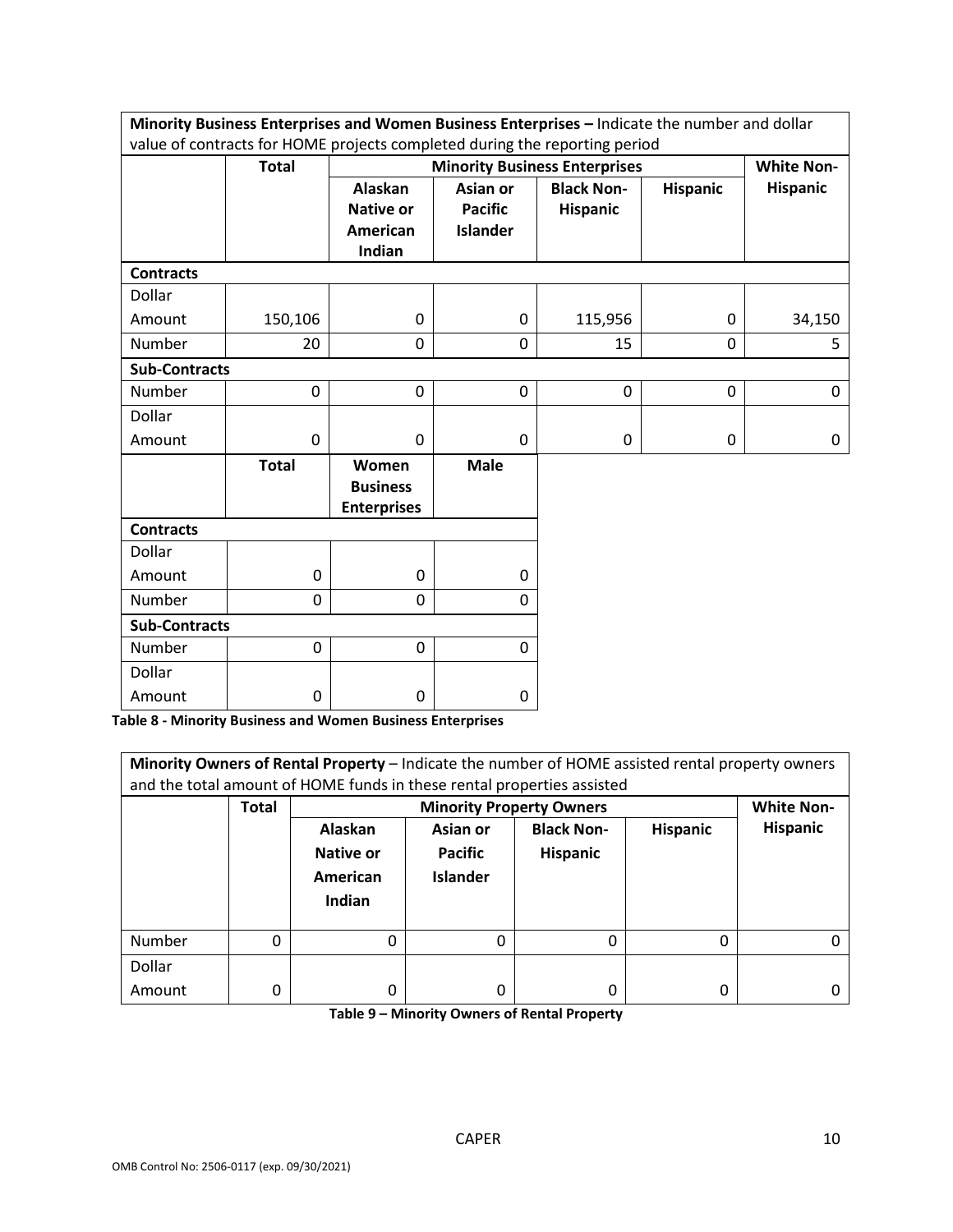|                                                                                  |              |           |   |                 |   |                                      | Relocation and Real Property Acquisition - Indicate the number of persons displaced, the cost of |                   |
|----------------------------------------------------------------------------------|--------------|-----------|---|-----------------|---|--------------------------------------|--------------------------------------------------------------------------------------------------|-------------------|
| relocation payments, the number of parcels acquired, and the cost of acquisition |              |           |   |                 |   |                                      |                                                                                                  |                   |
| Parcels Acquired                                                                 |              |           |   | 0               |   | 0                                    |                                                                                                  |                   |
| <b>Businesses Displaced</b>                                                      |              |           |   | 0               |   | 0                                    |                                                                                                  |                   |
| <b>Nonprofit Organizations</b>                                                   |              |           |   |                 |   |                                      |                                                                                                  |                   |
| <b>Displaced</b>                                                                 |              |           |   | 0               |   | 0                                    |                                                                                                  |                   |
| <b>Households Temporarily</b>                                                    |              |           |   |                 |   |                                      |                                                                                                  |                   |
| Relocated, not Displaced                                                         |              |           |   | 0               |   | 0                                    |                                                                                                  |                   |
|                                                                                  |              |           |   |                 |   |                                      |                                                                                                  |                   |
| <b>Households</b>                                                                | <b>Total</b> |           |   |                 |   | <b>Minority Property Enterprises</b> |                                                                                                  | <b>White Non-</b> |
| <b>Displaced</b>                                                                 |              | Alaskan   |   | Asian or        |   | <b>Black Non-</b>                    | <b>Hispanic</b>                                                                                  | <b>Hispanic</b>   |
|                                                                                  |              | Native or |   | <b>Pacific</b>  |   | Hispanic                             |                                                                                                  |                   |
|                                                                                  |              | American  |   | <b>Islander</b> |   |                                      |                                                                                                  |                   |
|                                                                                  |              | Indian    |   |                 |   |                                      |                                                                                                  |                   |
|                                                                                  |              |           |   |                 |   |                                      |                                                                                                  |                   |
| <b>Number</b>                                                                    | 0            |           | 0 |                 | 0 | $\Omega$                             | $\Omega$                                                                                         |                   |

**Table 10 – Relocation and Real Property Acquisition**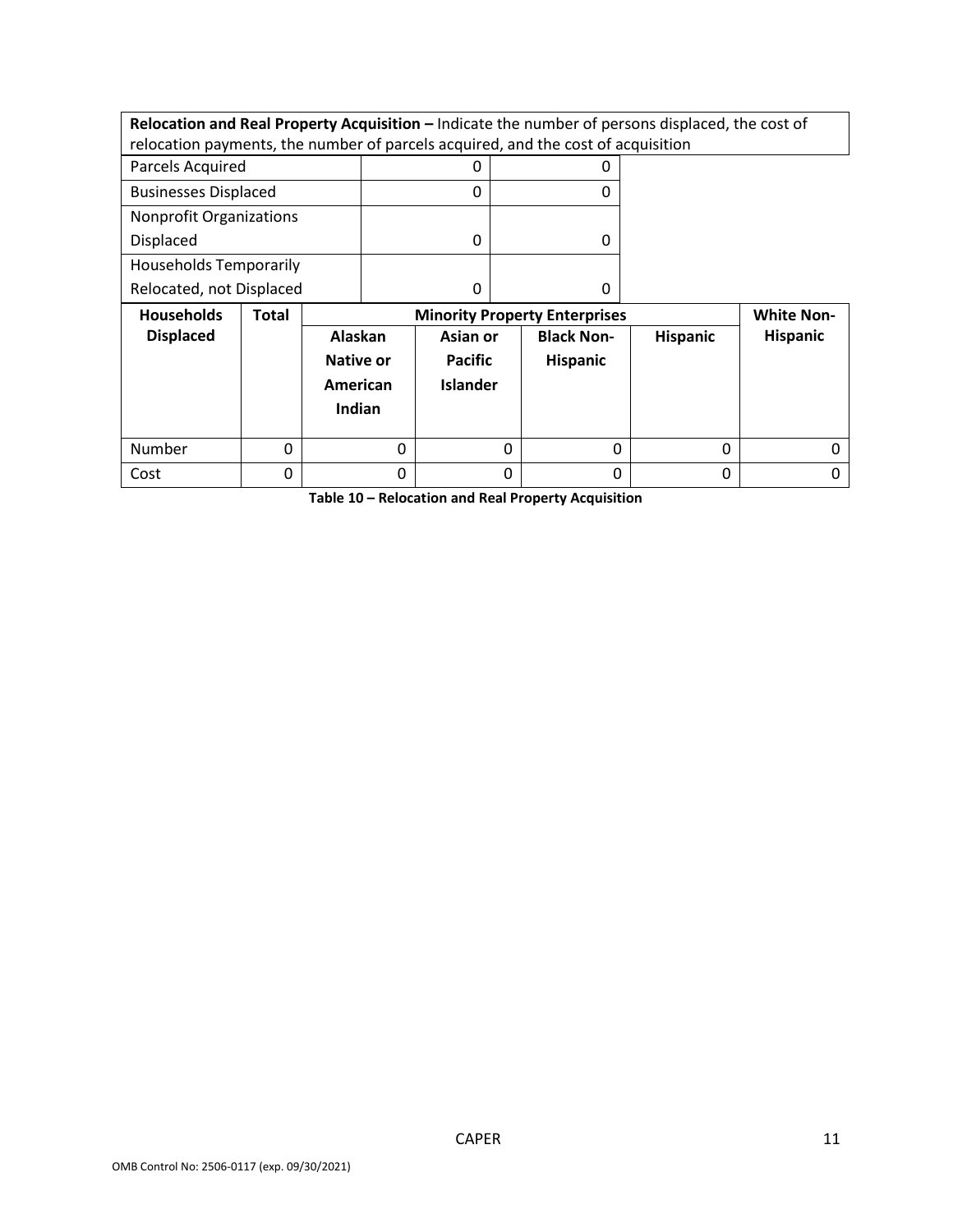# **CR-20 - Affordable Housing 91.520(b)**

**Evaluation of the jurisdiction's progress in providing affordable housing, including the number and types of families served, the number of extremely low-income, low-income, moderate-income, and middle-income persons served.**

|                                          | <b>One-Year Goal</b> | Actual |
|------------------------------------------|----------------------|--------|
| Number of Homeless households to be      |                      |        |
| provided affordable housing units        | O                    |        |
| Number of Non-Homeless households to be  |                      |        |
| provided affordable housing units        | 36                   |        |
| Number of Special-Needs households to be |                      |        |
| provided affordable housing units        | 0                    |        |
| <b>Total</b>                             | 36                   |        |

**Table 11 – Number of Households**

|                                        | <b>One-Year Goal</b> | Actual |
|----------------------------------------|----------------------|--------|
| Number of households supported through |                      |        |
| <b>Rental Assistance</b>               | 0                    |        |
| Number of households supported through |                      |        |
| The Production of New Units            | 2                    |        |
| Number of households supported through |                      |        |
| <b>Rehab of Existing Units</b>         | 20                   |        |
| Number of households supported through |                      |        |
| <b>Acquisition of Existing Units</b>   | 16                   | 6      |
| <b>Total</b>                           | 38                   |        |

**Table 12 – Number of Households Supported**

## **Discuss the difference between goals and outcomes and problems encountered in meeting these goals.**

Due to the Coronovirus Pandemis inspections were put on hold most of 2020 and the beginning of 2021. This decision although was done for the safety of our citizens had a major impact on our accomplishments for FY 2021. In addition to limiting exposure to our home-owners and staff we were faced with employees being out sick and a number of retirees in 2021 With the world still recovering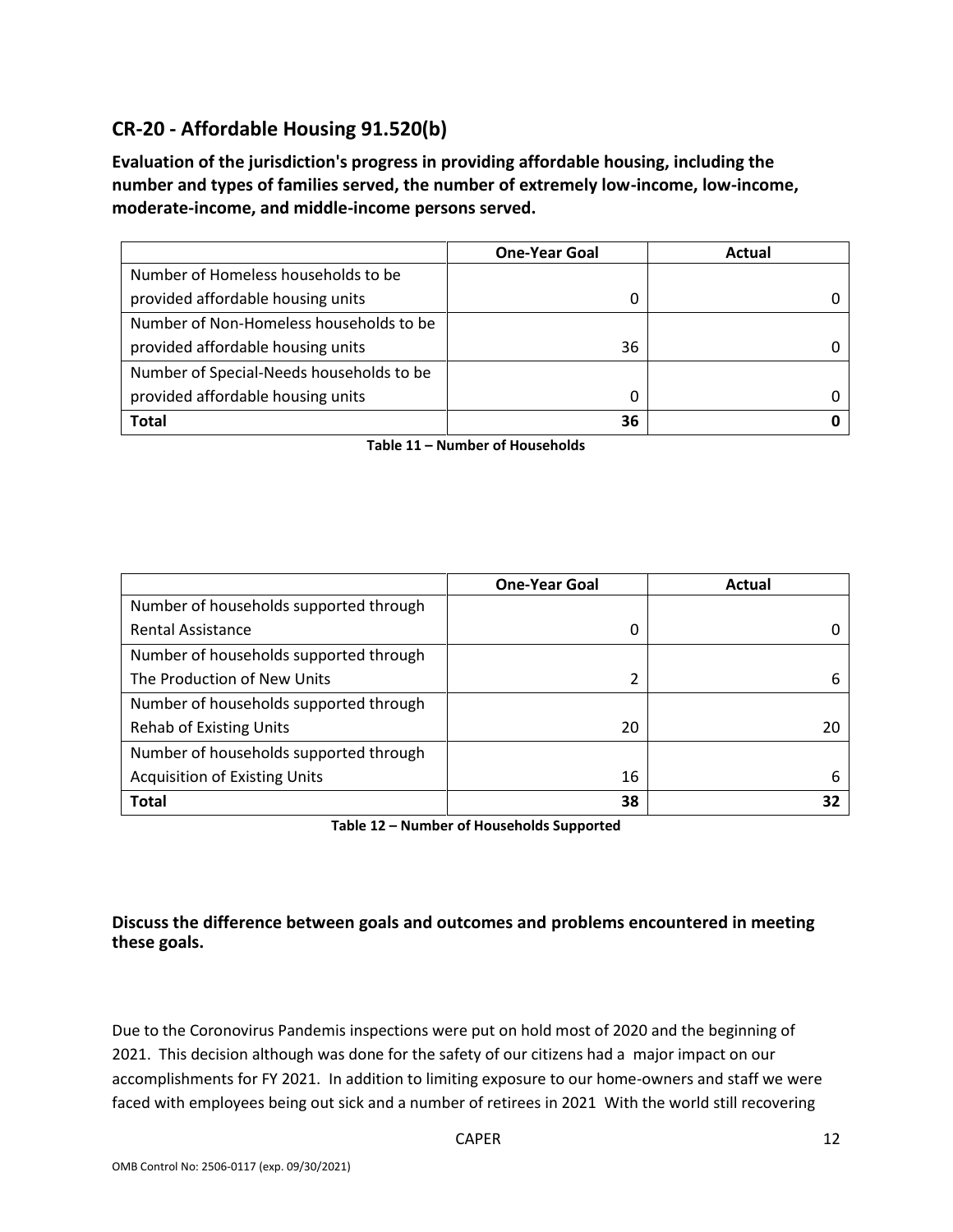from the Pandemic, other notable trends include longer construction times resulting from supply chain disruptions.

#### **Discuss how these outcomes will impact future annual action plans.**

With the numbers for COVID-19 infections and hospitalizastion due to COVID decreasing we expect our number to increase drastically for 2022.

#### **Include the number of extremely low-income, low-income, and moderate-income persons served by each activity where information on income by family size is required to determine the eligibility of the activity.**

| Number of Households Served | <b>CDBG Actual</b> | <b>HOME Actual</b> |
|-----------------------------|--------------------|--------------------|
| <b>Extremely Low-income</b> |                    |                    |
| Low-income                  | 20                 |                    |
| Moderate-income             |                    |                    |
| Total                       | 20                 |                    |

**Table 13 – Number of Households Served**

#### **Narrative Information**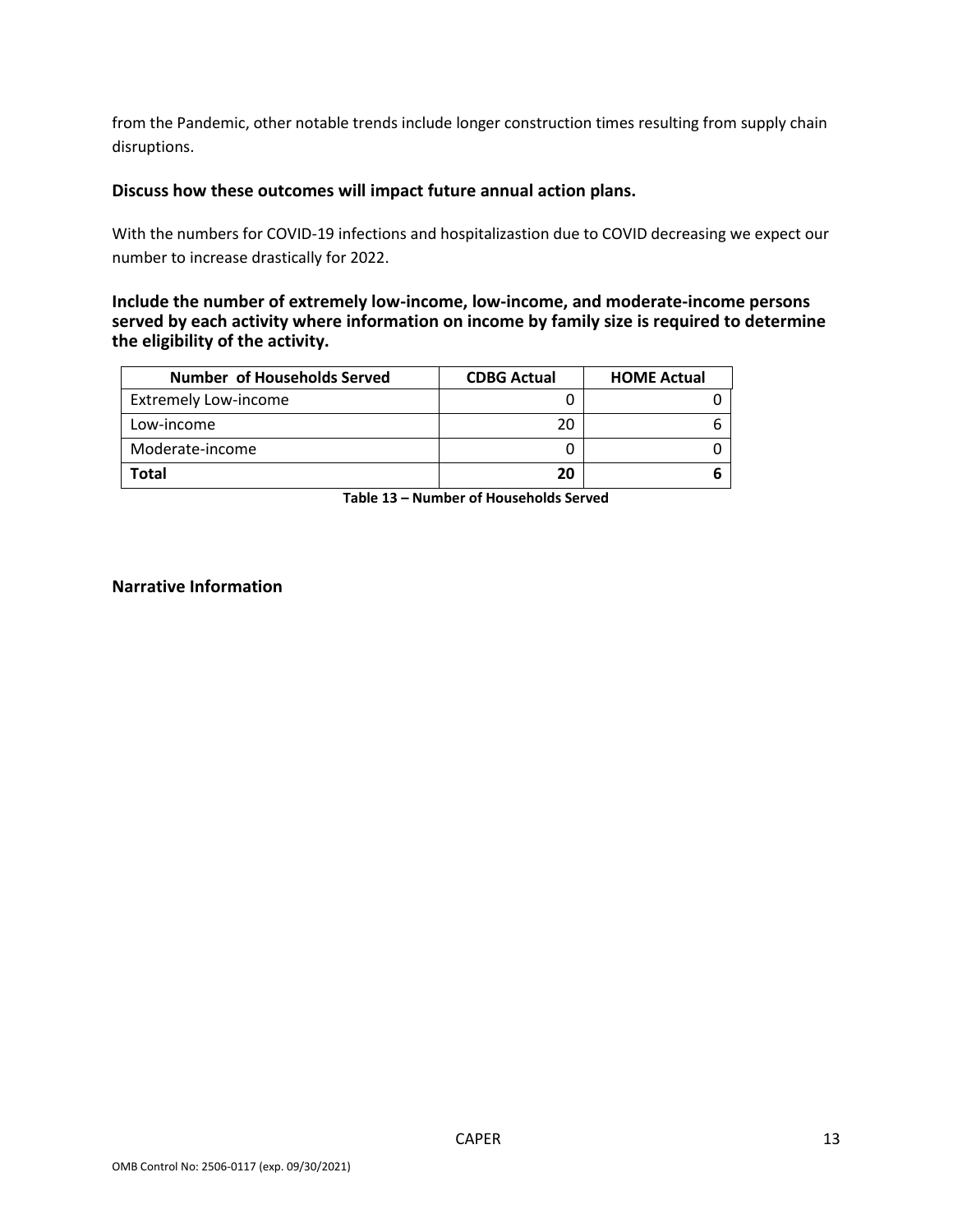# **CR-25 - Homeless and Other Special Needs 91.220(d, e); 91.320(d, e); 91.520(c)**

**Evaluate the jurisdiction's progress in meeting its specific objectives for reducing and ending homelessness through:**

## **Reaching out to homeless persons (especially unsheltered persons) and assessing their individual needs**

HOPE Connections is the Continuum of Care in Northwest Louisiana. HOPE is a collaboration of over sixty (60) public and private organizations and individuals that have addressed the issue of homelessness in Northwest Louisiana for more than 21 years. All individuals and families facing homelessness seeking alternatives have access to safe, decent and affordable housing and the resources and support neeeded to sustain it.

## **Addressing the emergency shelter and transitional housing needs of homeless persons**

The Housing First approach is a national model utilized that places emphasis on quick access to housing for the homeless. Crisis intervention, emergency services, screening and needs assessment occur first. The provision of services to help persons access and sustain housing includes working with clients to identify affordable units, access housing subsidies and negotiate leases.

**Helping low-income individuals and families avoid becoming homeless, especially extremely low-income individuals and families and those who are: likely to become homeless after being discharged from publicly funded institutions and systems of care (such as health care facilities, mental health facilities, foster care and other youth facilities, and corrections programs and institutions); and, receiving assistance from public or private agencies that address housing, health, social services, employment, education, or youth needs**

Homeless Discharge Coordination activities are carried out by HOPE Connections, the Continuum of Care organization. HOPE does not receive ESG funds for this funcition. HOPE was instrumental in the establishment of the Louisiana Advocacy Coalition for the Homeless (LACH). These agencies interface with correction officers and Department of Health and Hospitals (DHH) leadership to initiate planning policies and procedures that will not release residents of state hospitals or correction facilities into homelessness.

**Helping homeless persons (especially chronically homeless individuals and families, families with children, veterans and their families, and unaccompanied youth) make the transition to permanent housing and independent living, including shortening the period of time that individuals and families experience homelessness, facilitating access for homeless individuals and families to affordable housing units, and preventing individuals and families who were recently homeless from becoming homeless again**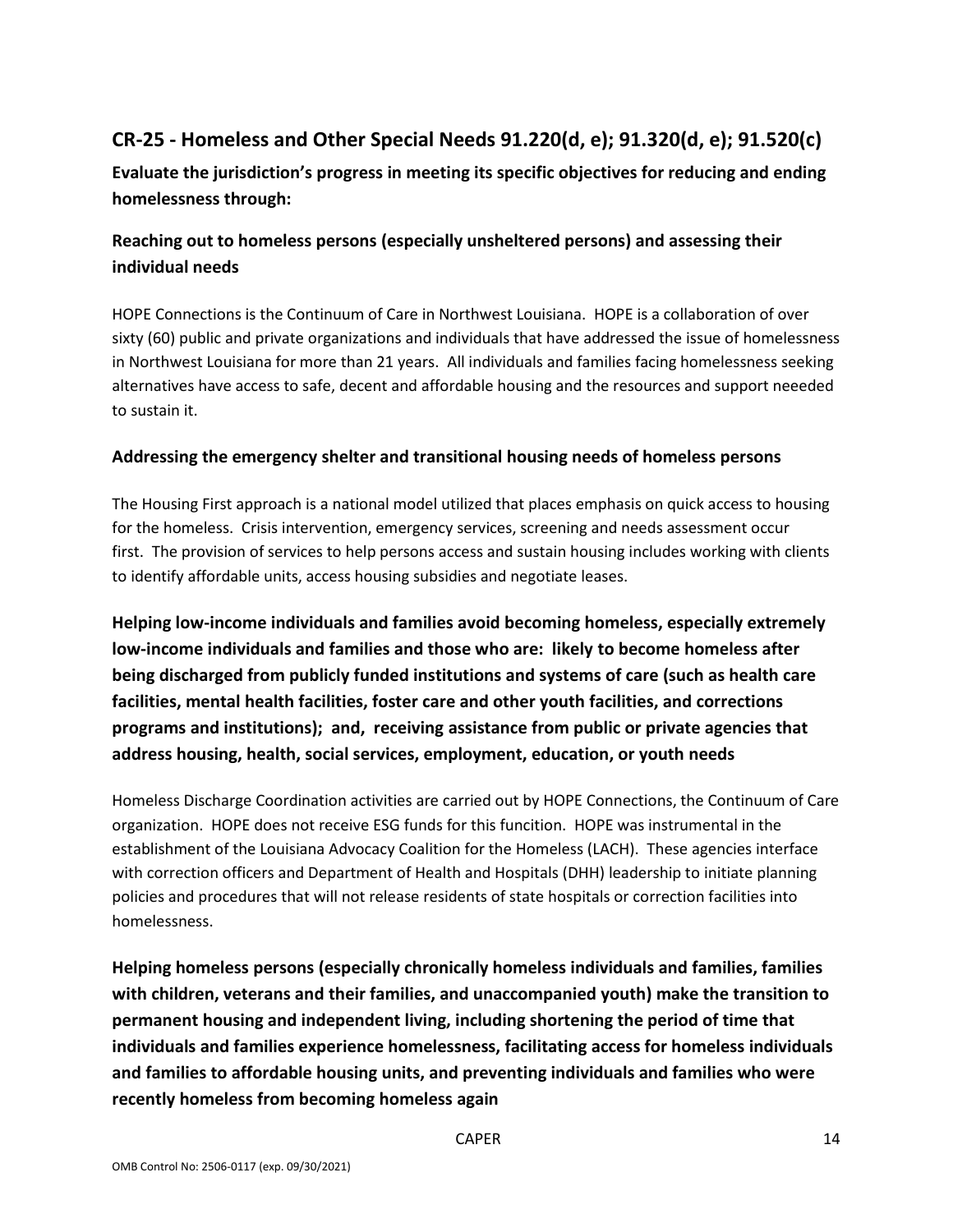Homeless Prevention and Rapid Re-Housing funds are provided to homeless service providers to assist homeless persons/families in making the transition to permanent housing by assisting them with rent deposits and short/medium term rental assistance, with emphasis on supportive services as needed.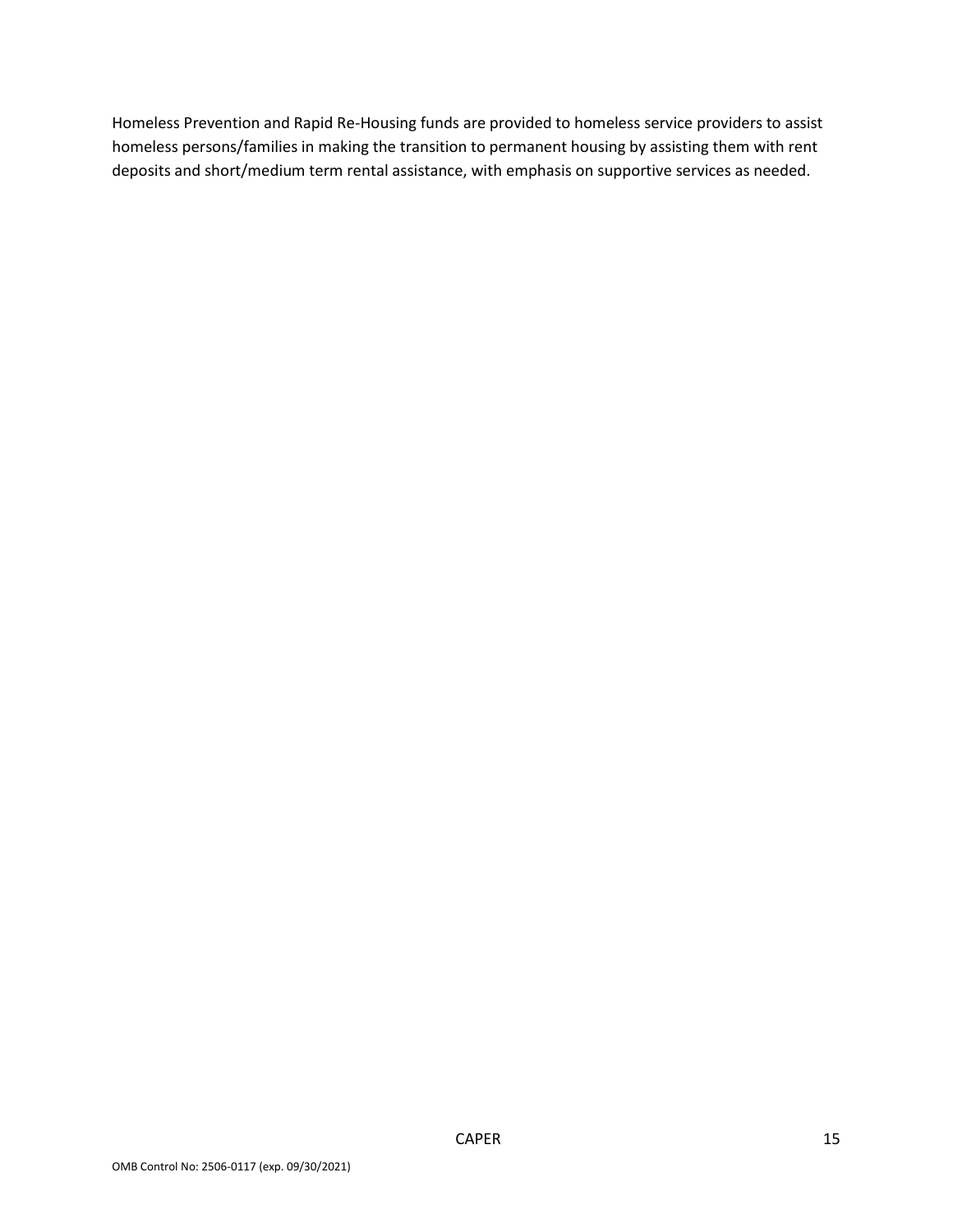# **CR-30 - Public Housing 91.220(h); 91.320(j)**

## **Actions taken to address the needs of public housing**

The City of Shreveport through partnership with the Housing Authority of the City of Shrevport has obtained a Choice Neighborhood Implementation Grant. The housing component of this grant will add more than 200 units to the pubic housing inventory.

## **Actions taken to encourage public housing residents to become more involved in management and participate in homeownership**

The Shreveport Housing Authority actively engages resident organizations to obtain input regarding management of various public housing developments by involving the residents in regular meetings with housing management and engaging residents in a variety of planning processes including the Annual Action Plan.

## **Actions taken to provide assistance to troubled PHAs**

The Housing Authority of The City of Shreveport has not been identified as a troubled PHA.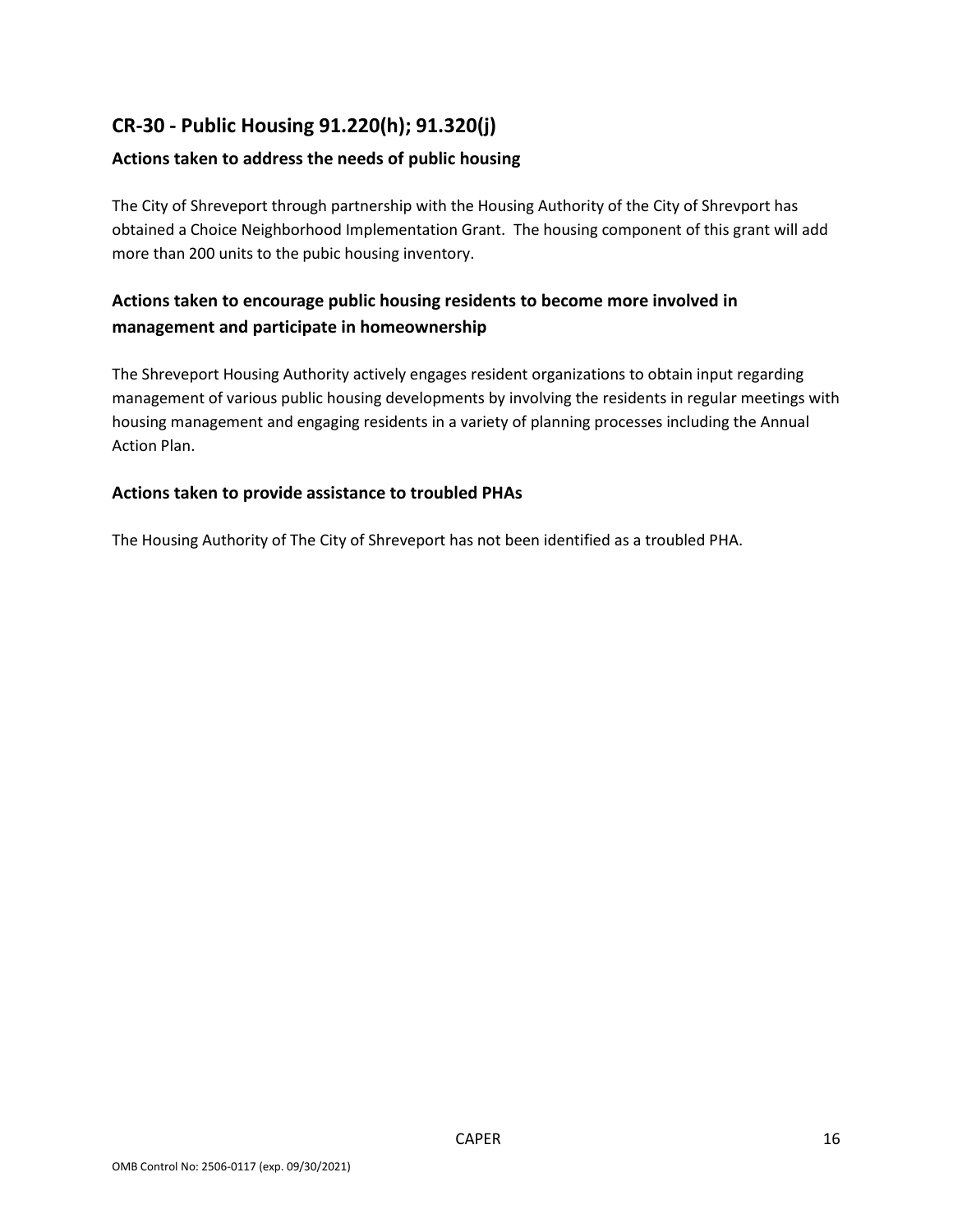# **CR-35 - Other Actions 91.220(j)-(k); 91.320(i)-(j)**

**Actions taken to remove or ameliorate the negative effects of public policies that serve as barriers to affordable housing such as land use controls, tax policies affecting land, zoning ordinances, building codes, fees and charges, growth limitations, and policies affecting the return on residential investment. 91.220 (j); 91.320 (i)**

Property that is vacant, neglected, and or which no taxes have been paid cannot be expeditiously seized and converted to some productive use. The city does have an adjudicated property ordinance but it is a very complexed and time consuming process.

## **Actions taken to address obstacles to meeting underserved needs. 91.220(k); 91.320(j)**

### **Actions taken to reduce lead-based paint hazards. 91.220(k); 91.320(j)**

The City is compliant with HUD Title X lead paint guidelines requiring the use of lead safe practice and other actions aimed at preventing lead poisoning. The City inspectors order inspection of all houses built before 1978 receiving renovation, repair and painting projects to certify there is no lead contamination. The City works with certified abatement specialists who perform the inspections and remediation, if necessary.

### **Actions taken to reduce the number of poverty-level families. 91.220(k); 91.320(j)**

CDBG funds are concentrated in poverty neighbrohoods or support programs whose activities benefit residents of poverty neighborhoods or residents of extreme poverty. The City of Shreveport has implemented the following actions to reduce poverty-level families: continue funding for housing, economic development, human services, support to homeless families and families at risk of becoming homeless. Temporary assistance has been given to several nonprofits to transition these persons to self-sufficiency. In addition, the City administers the Workforce Innovation and Opportunity Act (WIOA) Program. The City also received grant funds from the Cities for a Financial Empowerment Fund to develop new strategies to address poverty through innovative financial empowerment programs.

### **Actions taken to develop institutional structure. 91.220(k); 91.320(j)**

The Department of Community Development is responsible for the administration of federal funds for housing, community, and economic development programs that strengthen the City of Shreveport and its neighborhoods. The City works closely with the United Way, the fiduciary agent for Bank On Shreveport; reviews the Annaul Plan of the Housing Authority of Shreveport to ensure consistency with the City's Consolidated Strategy Plan; in partnership with the Housing Authority on the Choice Neighborhood Initiative, and administers the Workforce Innovation and Opportunity Act (WIOA) to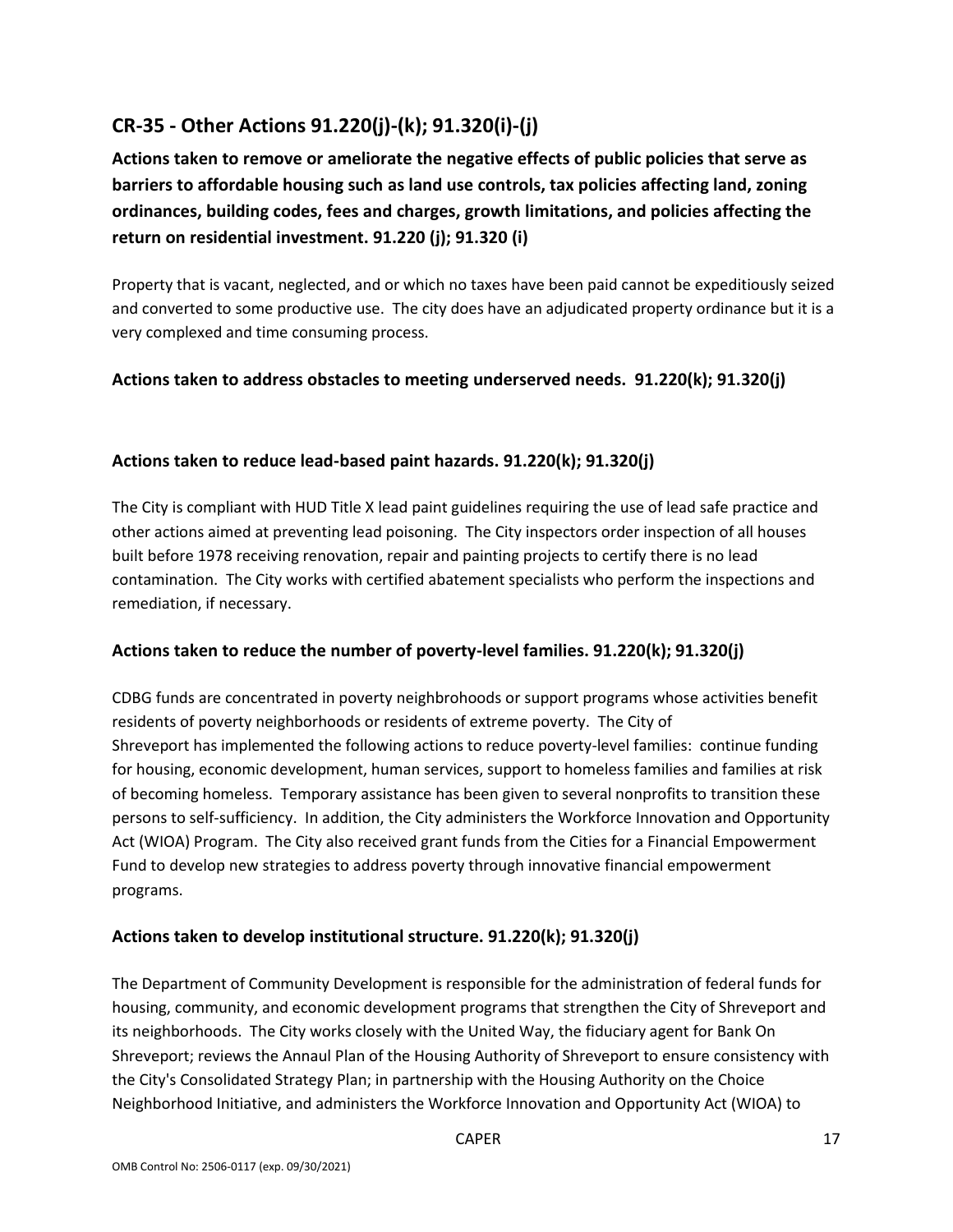provide education and job opportunities.

## **Actions taken to enhance coordination between public and private housing and social service agencies. 91.220(k); 91.320(j)**

In carrying out affordable housing initiatives, the City often coordinates housing assistance with other needs, particularly services that enable individuals to become and remain self-sufficient. The Department of Community Development will continue to be the lead agency coordinating actions of both public and private sectors in meeting the objectives of the Consolidated Strategy Plan. The City will continue communication with the agencies city-wide to ensure coordination and avoid duplication of services.

## **Identify actions taken to overcome the effects of any impediments identified in the jurisdictions analysis of impediments to fair housing choice. 91.520(a)**

The City continues to engage various focus groups across all sectors to identify barriers to fair housing. The City began its Assessment of Fair Housing to identify barriers in order to set goals and priorities. The document has been developed but is currently on hold.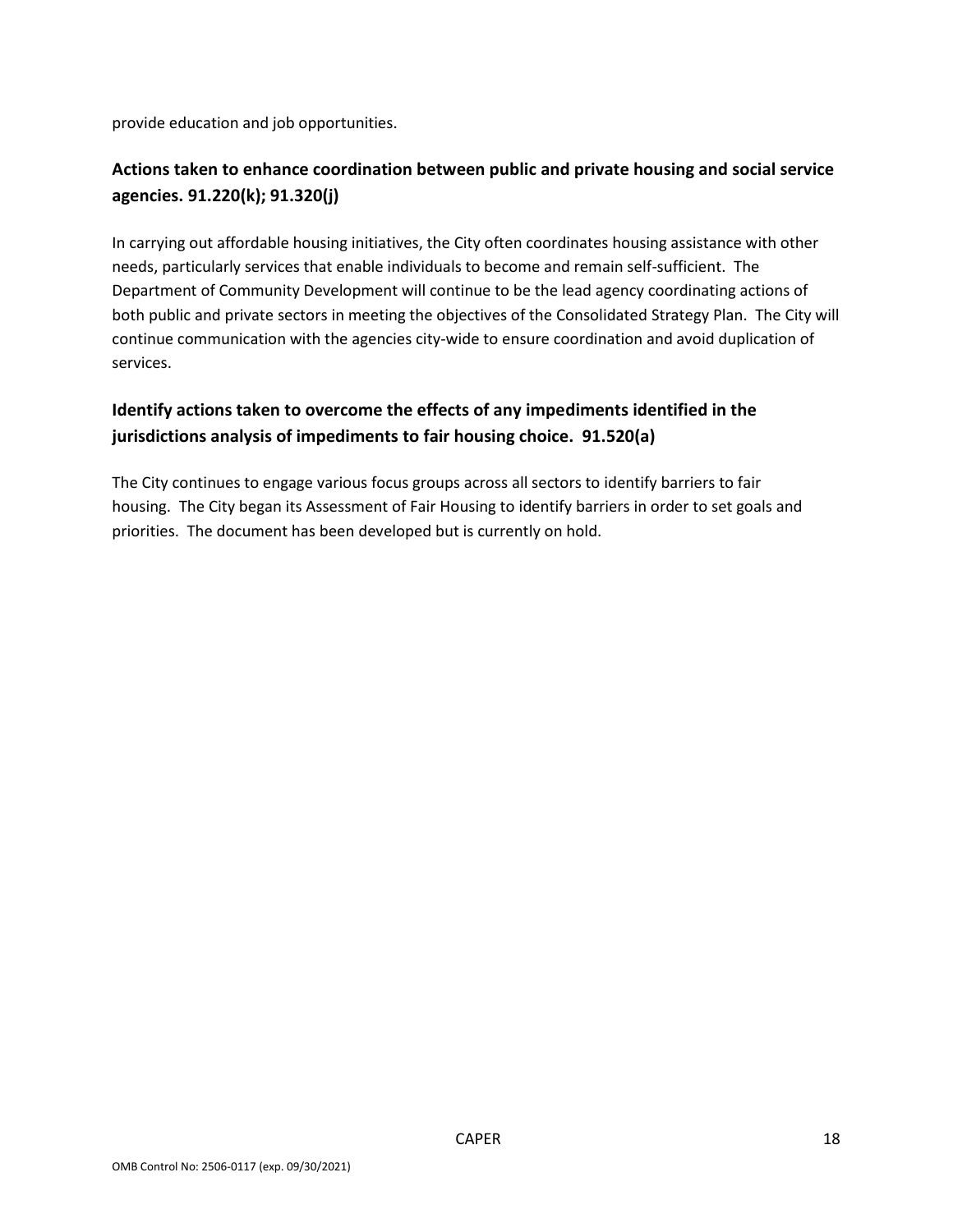## **CR-40 - Monitoring 91.220 and 91.230**

**Describe the standards and procedures used to monitor activities carried out in furtherance of the plan and used to ensure long-term compliance with requirements of the programs involved, including minority business outreach and the comprehensive planning requirements**

The standards and procedures that the City will use in monitoring activities under the Consolidated Plan will be incorporated into the City's existing monitoring procedures. A Follow-up will occur as early as possible, particularly if there are major findings. In no case will the time between the last day of the visit and the date of the letter exceed thirty (30) calendar days.

In the event that the monitoring findings are not answered at the target date for corrective action, a telephone call, along with a follow-up letter, will be made and documented for the files. The follow-up will also identify and recognize successes. If the corrective action has not be satisfied within thirty (30) calendar days, a warning will be given in writing of the possible consequences of failure to comply as provided under the contract and applicable regulations.

When the responses have been received, the appropriate staff member will review the corrective action proposed or taken. The reviews will be completed within fifteen (15) calendar days. If the reviews indicate that the action was less than satisfactory, a letter will be sent which specifies needed additional action and the due date. The letter will have concurrence of the Director or staff responsible for the follow-up.

A new due date may be established subject to good faith efforts to resolve the finding. A follow-up may be necessary to verify corrective action or to provide the technical assistance when the findings are unable to be resolved or corrected. When the Department of Community Development determines that a corrective action is satisfactory, a letter will be sent stating that the finding is closed.

### **Citizen Participation Plan 91.105(d); 91.115(d)**

## **Describe the efforts to provide citizens with reasonable notice and an opportunity to comment on performance reports**.

Public Notice was posted in the March 15, 2022 edition of the local newspaper announcing the availability of the Consolidated Annual Performance and Evaluation Report (CAPER) 2021 for reveiw and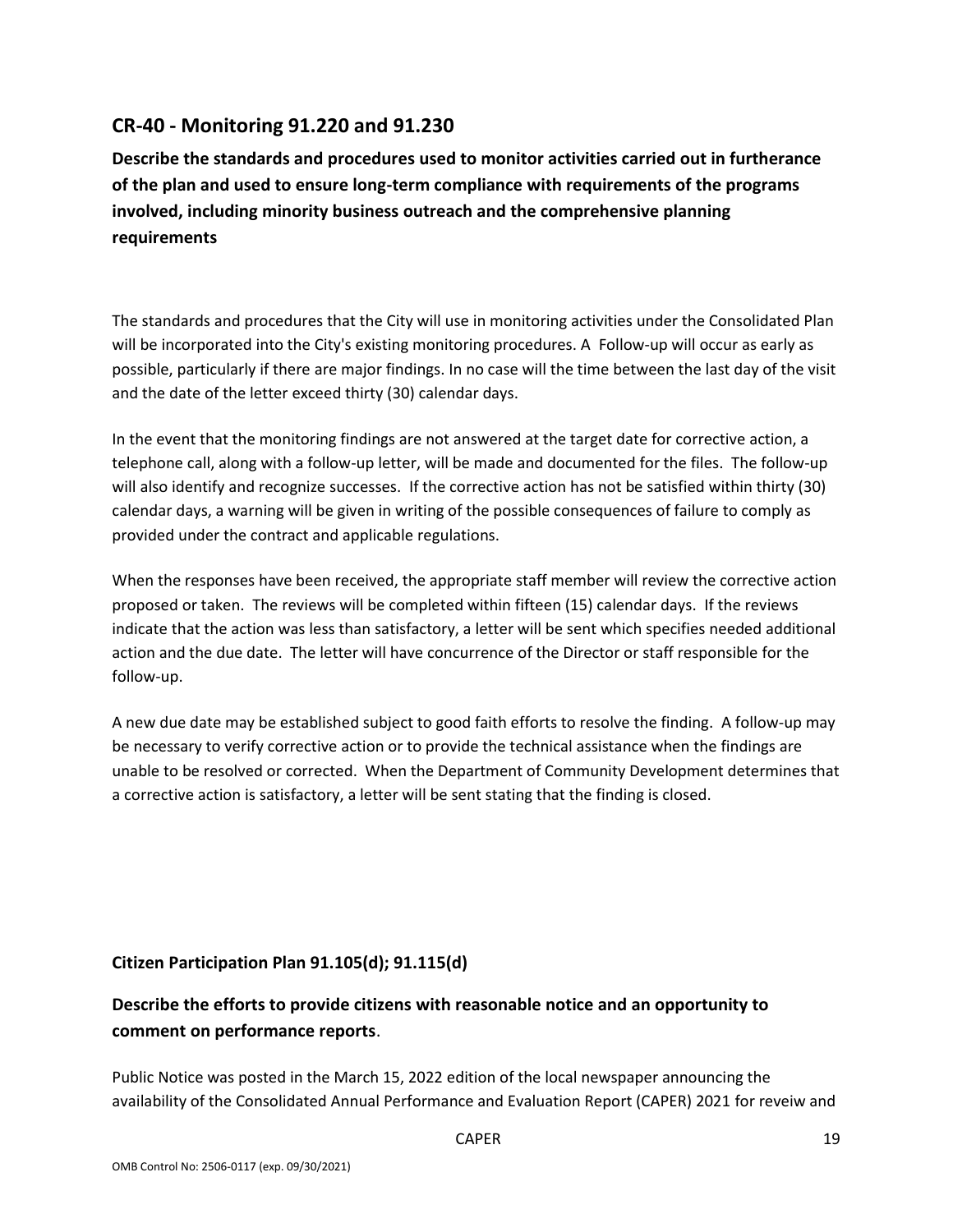comments. Copies were made available at the Department of Community Development Office for review March 15, 2022 through March 30, 2022 during the hours of 8:30 a. m. - 5:00 p. m. weekdays. The CAPER was also placed on the Department of Community Development's website which can be accessed anytime. No comments were received.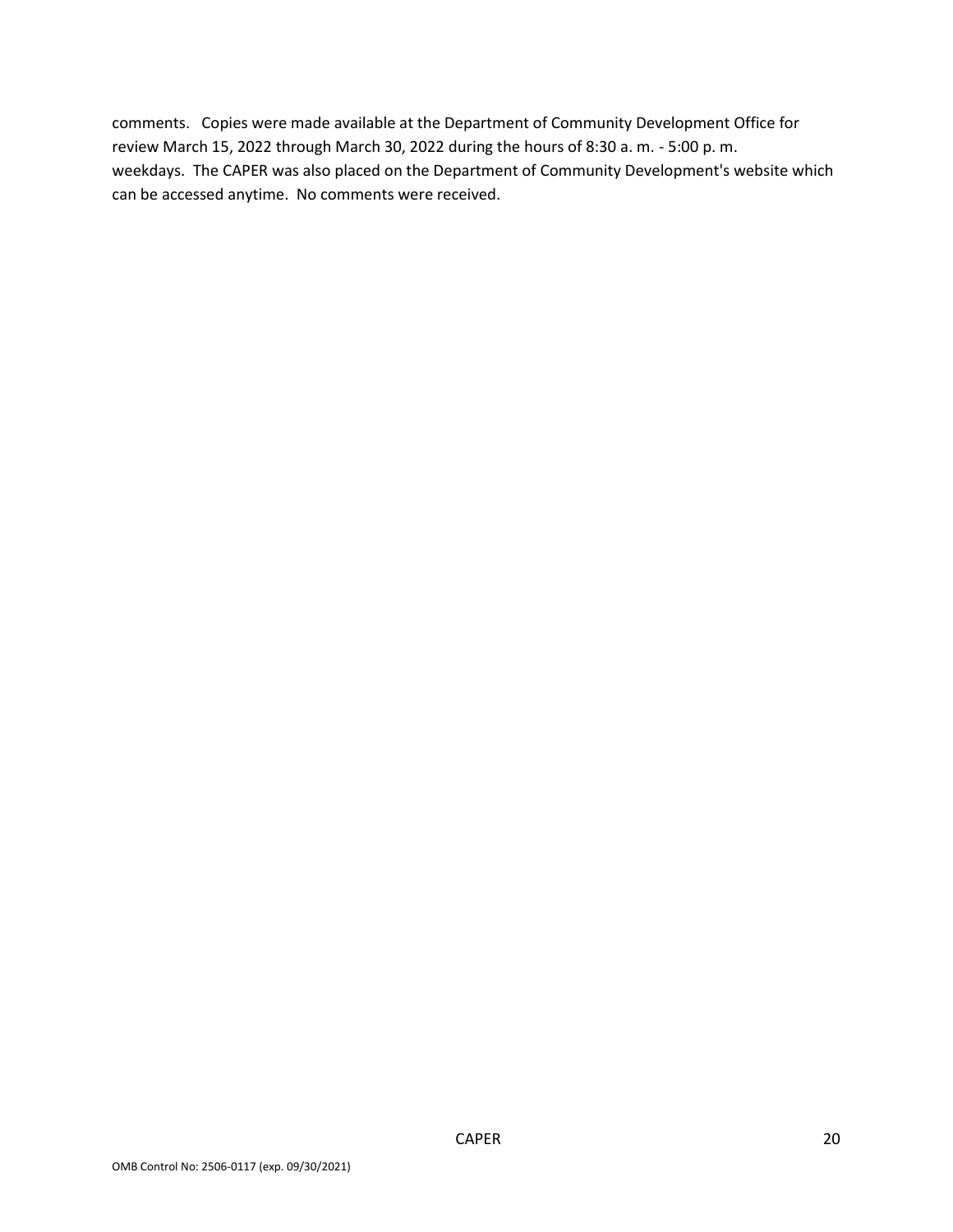# **CR-45 - CDBG 91.520(c)**

## **Specify the nature of, and reasons for, any changes in the jurisdiction's program objectives and indications of how the jurisdiction would change its programs as a result of its experiences.**

The City has eliminated some programs and expanded others. A homeowner survey is done annually to evaluate and improve the service delivery system; confronted predatory lending with financial literacy training and marketing for those at risk. Through the ESG program, the City is emphazing rapid rehousing of clients as an alternative to going into a shelter and transitioning shelter residents to permanent housing. Only activities that are or will be ready for implementation stage within the first ninety (90) days of the contract will be considered for funding.

## **Does this Jurisdiction have any open Brownfields Economic Development Initiative (BEDI) grants?**

No

**[BEDI grantees] Describe accomplishments and program outcomes during the last year.**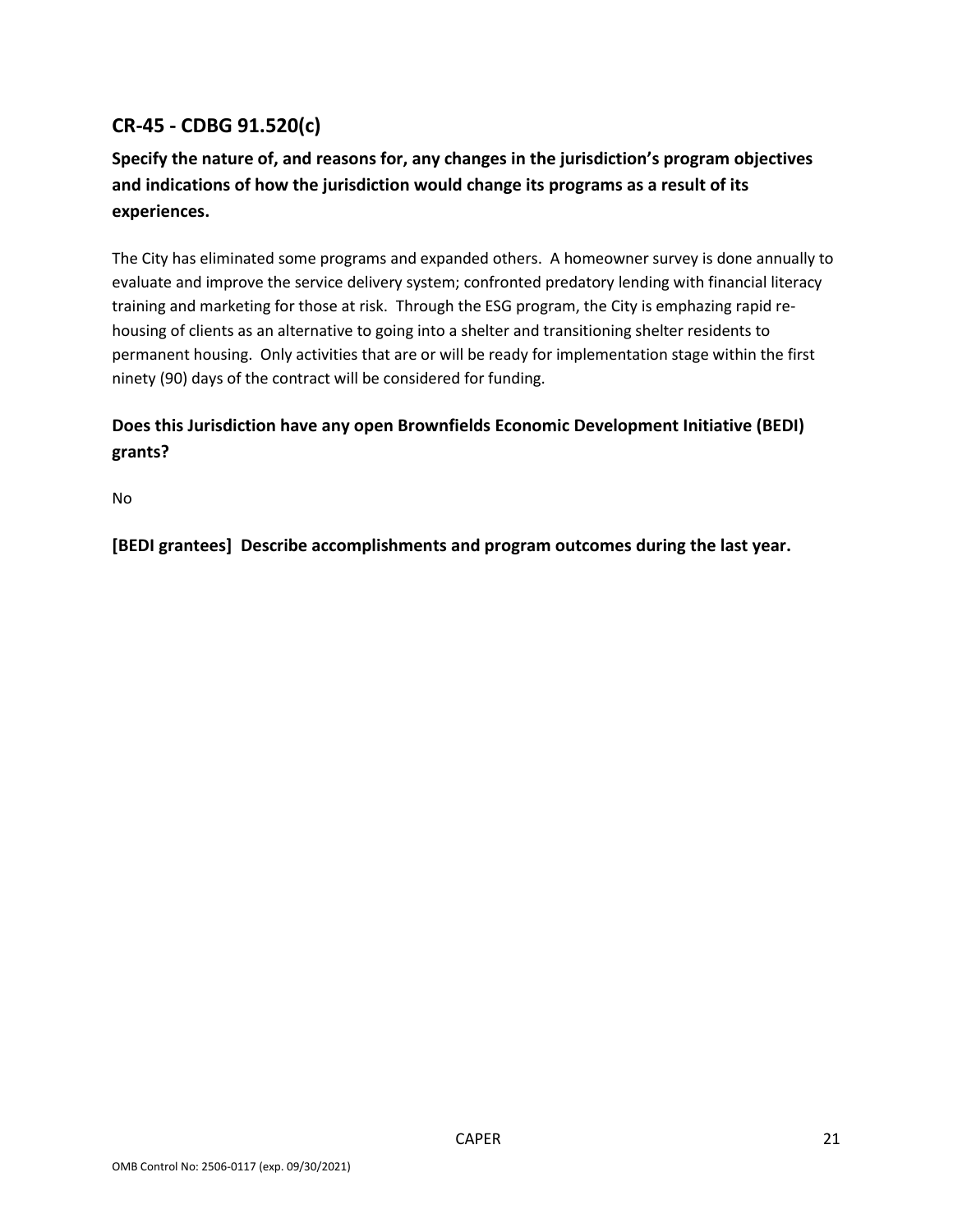## **CR-50 - HOME 91.520(d)**

## **Include the results of on-site inspections of affordable rental housing assisted under the program to determine compliance with housing codes and other applicable regulations**

Please list those projects that should have been inspected on-site this program year based upon the schedule in §92.504(d). Indicate which of these were inspected and a summary of issues that were detected during the inspection. For those that were not inspected, please indicate the reason and how you will remedy the situation.

On-site inspections of units were waived for the plan year 2021 due to the Coronavirus Pandemic. The waiver extended the timeframe for physicial inspections to 120 days after the end of the waiver. Therefore, inspections will be performed on units in FY 2022.

## **Provide an assessment of the jurisdiction's affirmative marketing actions for HOME units. 92.351(b)**

All HOME subrecipients are required to outline an affirmative marketing plan in their application for funding. The City's Housing and Business Development Bureau has established procedures to affirmatively market affordable housing developed, rehabilitated or reconstructed with HOME funds.

## **Refer to IDIS reports to describe the amount and use of program income for projects, including the number of projects and owner and tenant characteristics**

HOME program income was untized to provide down payment assistance for 6 first time low-income homebuyers. The amount of HOME Program income expended was \$60,000.00.

## **Describe other actions taken to foster and maintain affordable housing. 91.220(k) (STATES ONLY: Including the coordination of LIHTC with the development of affordable housing). 91.320(j)**

Due to COVID-19, projects were on hold in FY 2021.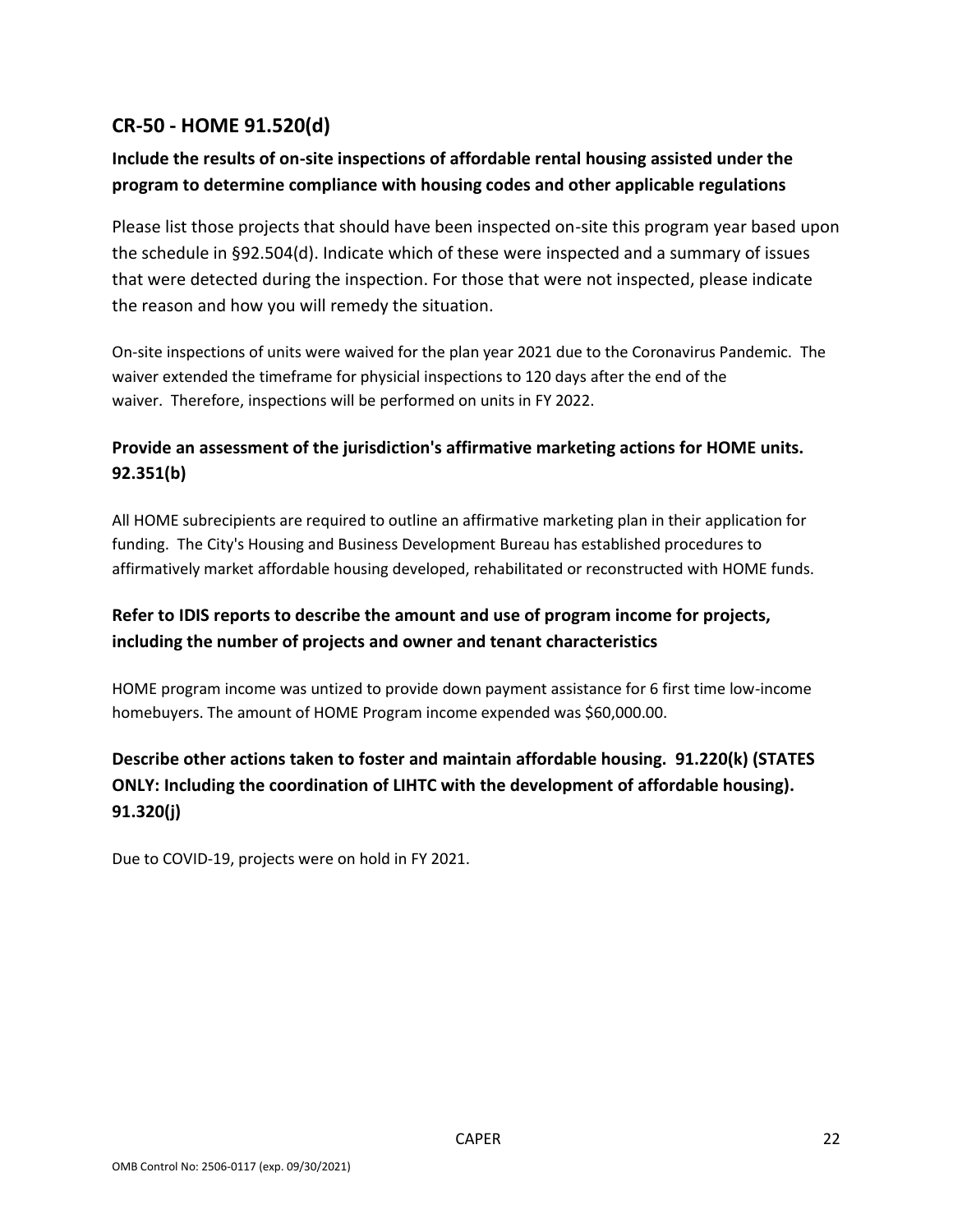## **CR-55 - HOPWA 91.520(e)**

### **Identify the number of individuals assisted and the types of assistance provided**

Table for report on the one-year goals for the number of households provided housing through the use of HOPWA activities for: short-term rent, mortgage, and utility assistance payments to prevent homelessness of the individual or family; tenant-based rental assistance; and units provided in housing facilities developed, leased, or operated with HOPWA funds.

| <b>Number of Households Served Through:</b> | <b>One-year Goal</b> | Actual |
|---------------------------------------------|----------------------|--------|
| Short-term rent, mortgage, and utility      |                      |        |
| assistance payments                         |                      |        |
| Tenant-based rental assistance              |                      |        |
| Units provided in transitional housing      |                      |        |
| facilities developed, leased, or operated   |                      |        |
| with HOPWA funds                            |                      |        |
| Units provided in permanent housing         |                      |        |
| facilities developed, leased, or operated   |                      |        |
| with HOPWA funds                            |                      |        |
| <b>Total</b>                                |                      |        |

**Table 14 – HOPWA Number of Households Served**

**Narrative**

# **CR-60 - ESG 91.520(g) (ESG Recipients only)**

**ESG Supplement to the CAPER in** *e-snaps*

#### **For Paperwork Reduction Act**

#### **1. Recipient Information—All Recipients Complete Basic Grant Information**

| <b>Recipient Name</b>                                                                       | <b>SHREVEPORT</b>                |
|---------------------------------------------------------------------------------------------|----------------------------------|
| <b>Organizational DUNS Number</b>                                                           | 069741908                        |
| <b>EIN/TIN Number</b>                                                                       | 726001326                        |
| Indentify the Field Office                                                                  | NEW ORLEANS                      |
| Identify CoC(s) in which the recipient or<br>subrecipient(s) will provide ESG<br>assistance | Shreveport/Bossier/Northwest CoC |
| <b>ESG Contact Name</b>                                                                     |                                  |
| <b>Prefix</b>                                                                               | Mrs                              |
| <b>First Name</b>                                                                           | <b>Bonnie</b>                    |
|                                                                                             |                                  |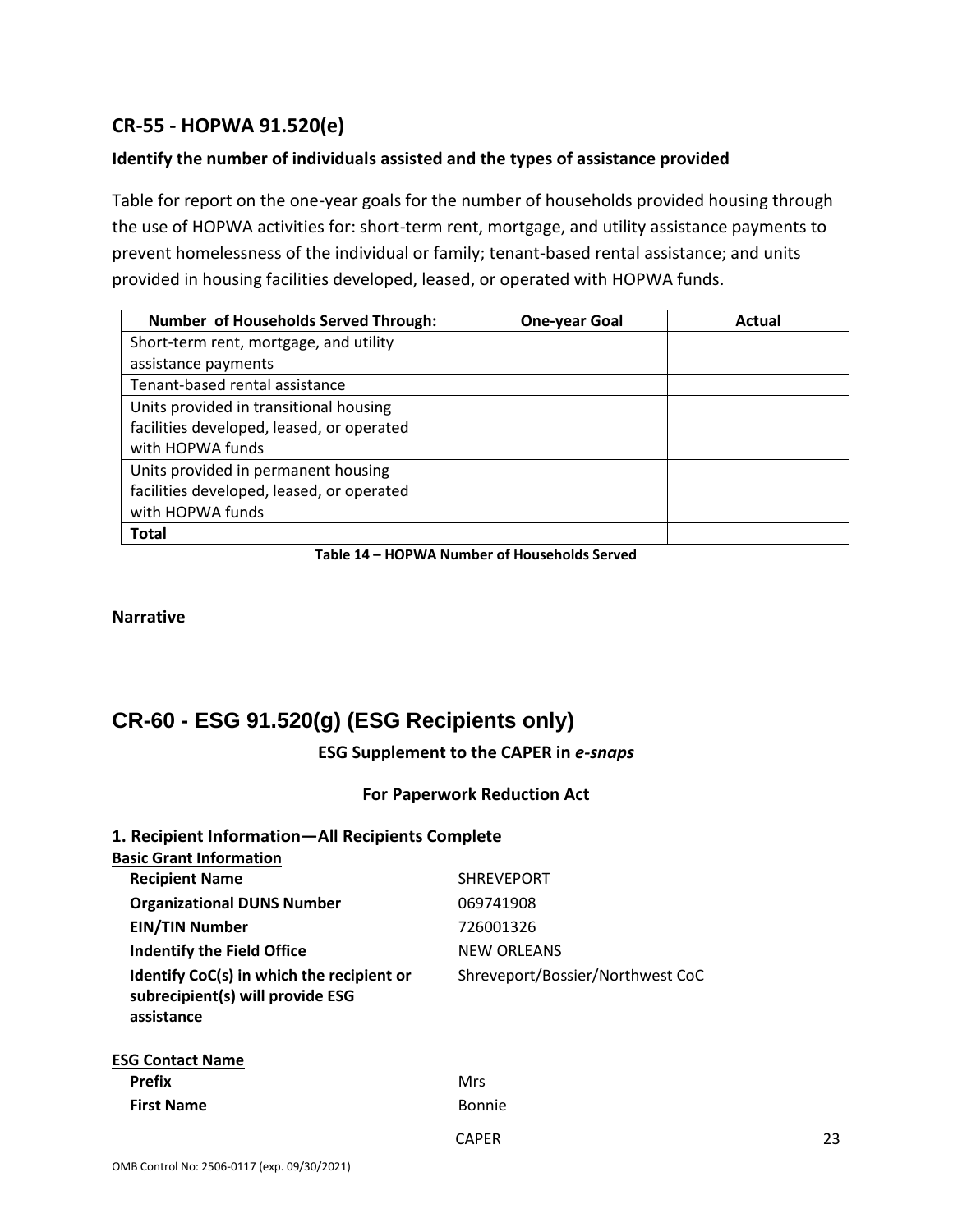| <b>Middle Name</b>         | 0                             |
|----------------------------|-------------------------------|
| <b>Last Name</b>           | Moore                         |
| <b>Suffix</b>              | 0                             |
| <b>Title</b>               | Director                      |
| <b>ESG Contact Address</b> |                               |
| <b>Street Address 1</b>    | 401 Texas                     |
| <b>Street Address 2</b>    | 0                             |
| City                       | Shreveport                    |
| <b>State</b>               | IA                            |
| <b>ZIP Code</b>            | -                             |
| <b>Phone Number</b>        | 673-5900                      |
| <b>Extension</b>           | 0                             |
| <b>Fax Number</b>          | 0                             |
| <b>Email Address</b>       | Bonnie.Moore@shreveportla.gov |

#### **ESG Secondary Contact**

**Prefix First Name Last Name Suffix Title Phone Number Extension Email Address**

#### **2. Reporting Period—All Recipients Complete**

| <b>Program Year Start Date</b> | 01/01/2021 |
|--------------------------------|------------|
| <b>Program Year End Date</b>   | 12/31/2021 |

#### **3a. Subrecipient Form – Complete one form for each subrecipient**

**Subrecipient or Contractor Name:** PROVIDENCE HOUSE **City:** Shreveport **State:** LA **Zip Code:** 71101, 3404 **DUNS Number: Is subrecipient a victim services provider:** N **Subrecipient Organization Type:** Other Non-Profit Organization **ESG Subgrant or Contract Award Amount:** 70000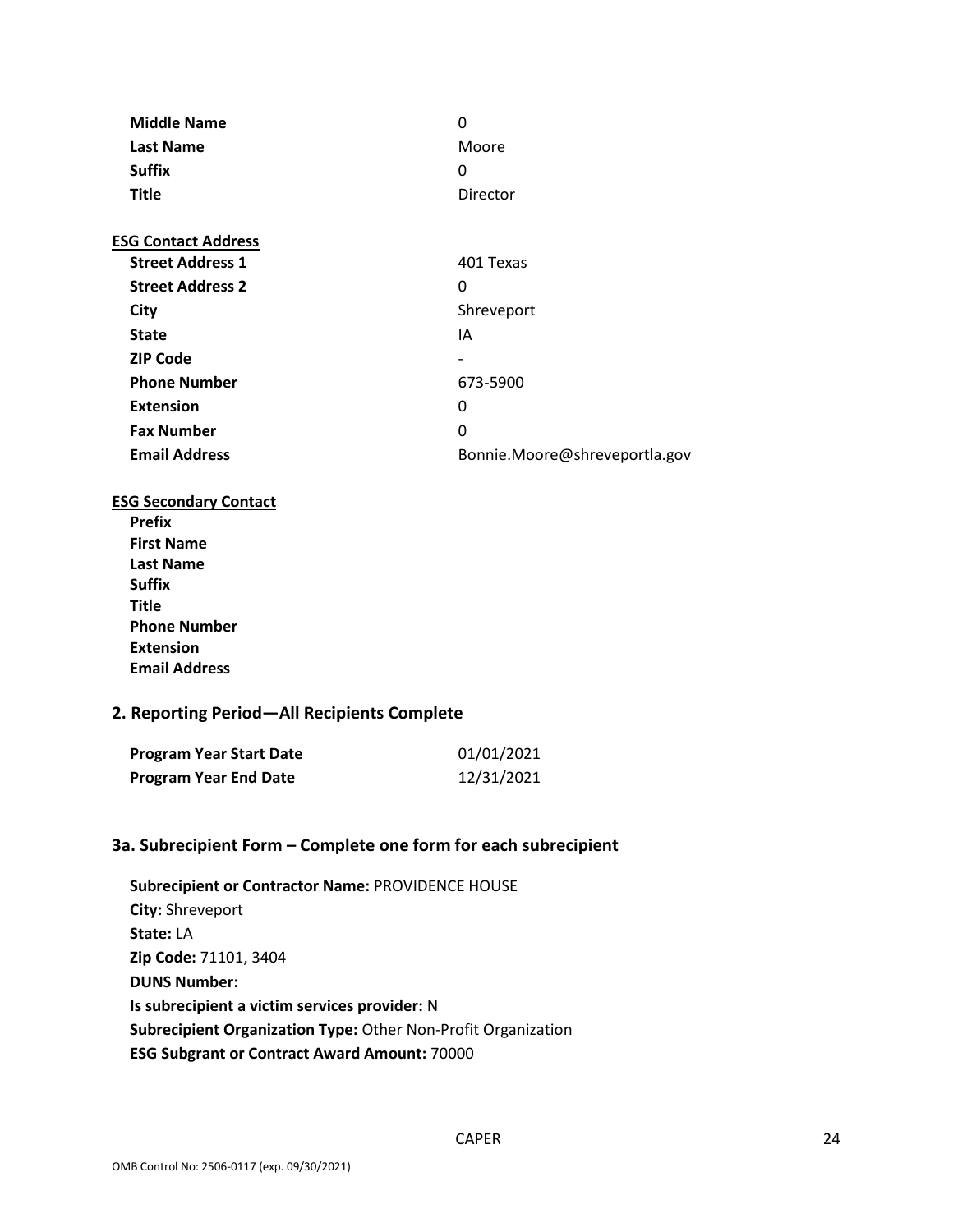**Subrecipient or Contractor Name:** GRACE COMMUNITY OUTREACH MINISTRIES, INC. **City:** Shreveport **State:** LA **Zip Code:** 71104, 2035 **DUNS Number:** 830775081 **Is subrecipient a victim services provider:** N **Subrecipient Organization Type:** Other Non-Profit Organization **ESG Subgrant or Contract Award Amount:** 25000

**Subrecipient or Contractor Name:** St. Luke's Episcopal Mobile Medical Ministry, Inc. **City:** Shreveport **State:** LA **Zip Code:** 71135, 3074 **DUNS Number: Is subrecipient a victim services provider:** N **Subrecipient Organization Type:** Other Non-Profit Organization **ESG Subgrant or Contract Award Amount:** 14400

**Subrecipient or Contractor Name:** Youth Outreach Services **City:** Shreveport **State:** LA **Zip Code:** 71101, 4518 **DUNS Number: Is subrecipient a victim services provider:** N **Subrecipient Organization Type:** Other Non-Profit Organization **ESG Subgrant or Contract Award Amount:** 42036

CAPER 25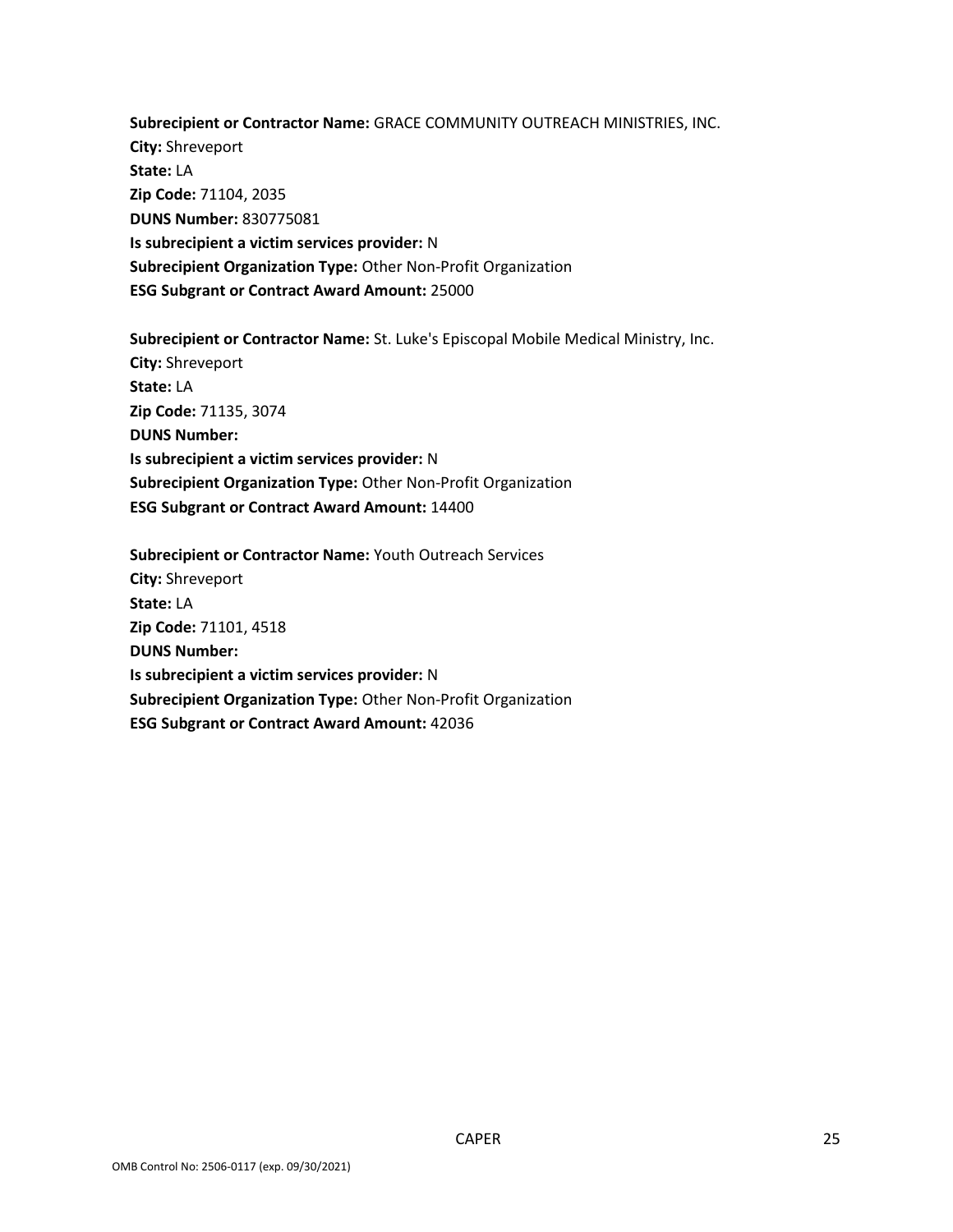## **CR-65 - Persons Assisted**

### **4. Persons Served**

### **4a. Complete for Homelessness Prevention Activities**

| <b>Number of Persons in</b> | <b>Total</b> |
|-----------------------------|--------------|
| <b>Households</b>           |              |
| Adults                      | 64           |
| Children                    | 48           |
| Don't Know/Refused/Other    |              |
| <b>Missing Information</b>  |              |
| Total                       |              |

**Table 16 – Household Information for Homeless Prevention Activities**

#### **4b. Complete for Rapid Re-Housing Activities**

| <b>Number of Persons in</b> | <b>Total</b> |
|-----------------------------|--------------|
| <b>Households</b>           |              |
| Adults                      |              |
| Children                    |              |
| Don't Know/Refused/Other    |              |
| <b>Missing Information</b>  |              |
| <b>Total</b>                |              |

**Table 17 – Household Information for Rapid Re-Housing Activities**

#### **4c. Complete for Shelter**

| <b>Number of Persons in</b><br><b>Households</b> | <b>Total</b> |
|--------------------------------------------------|--------------|
| <b>Adults</b>                                    | 58           |
| Children                                         |              |
| Don't Know/Refused/Other                         |              |
| <b>Missing Information</b>                       |              |
| Total                                            |              |

**Table 18 – Shelter Information**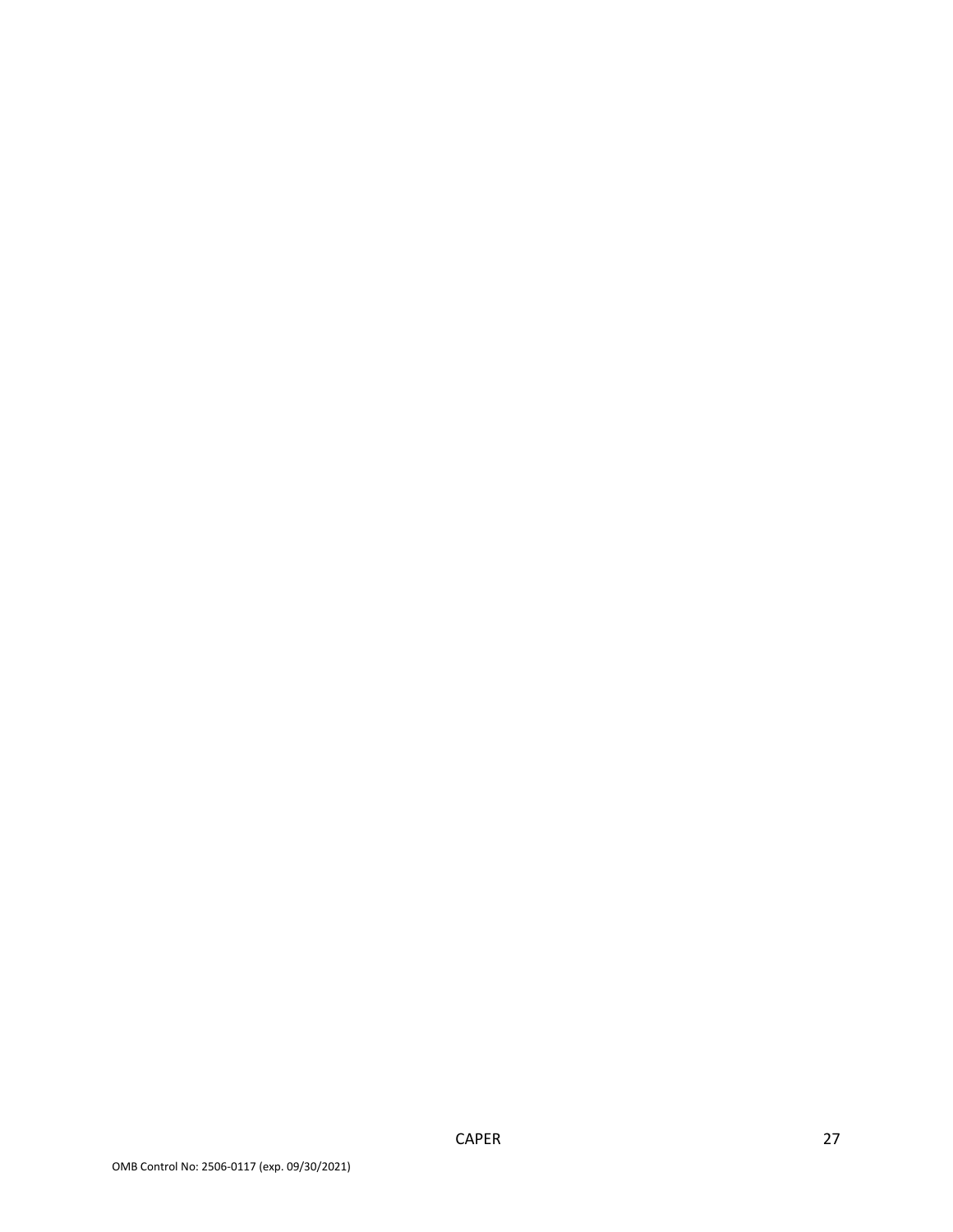#### **4d. Street Outreach**

| <b>Number of Persons in</b> | <b>Total</b> |
|-----------------------------|--------------|
| <b>Households</b>           |              |
| Adults                      | 221          |
| Children                    | 31           |
| Don't Know/Refused/Other    |              |
| <b>Missing Information</b>  |              |
| Total                       | 25.          |

**Table 19 – Household Information for Street Outreach** 

#### **4e. Totals for all Persons Served with ESG**

| <b>Number of Persons in</b> | <b>Total</b> |
|-----------------------------|--------------|
| <b>Households</b>           |              |
| <b>Adults</b>               | 343          |
| Children                    | 165          |
| Don't Know/Refused/Other    |              |
| <b>Missing Information</b>  |              |
| Total                       |              |

**Table 20 – Household Information for Persons Served with ESG**

### **5. Gender—Complete for All Activities**

|                            | <b>Total</b> |
|----------------------------|--------------|
| Male                       | 269          |
| Female                     | 239          |
| Transgender                |              |
| Don't Know/Refused/Other   |              |
| <b>Missing Information</b> |              |
| Total                      |              |

**Table 21 – Gender Information**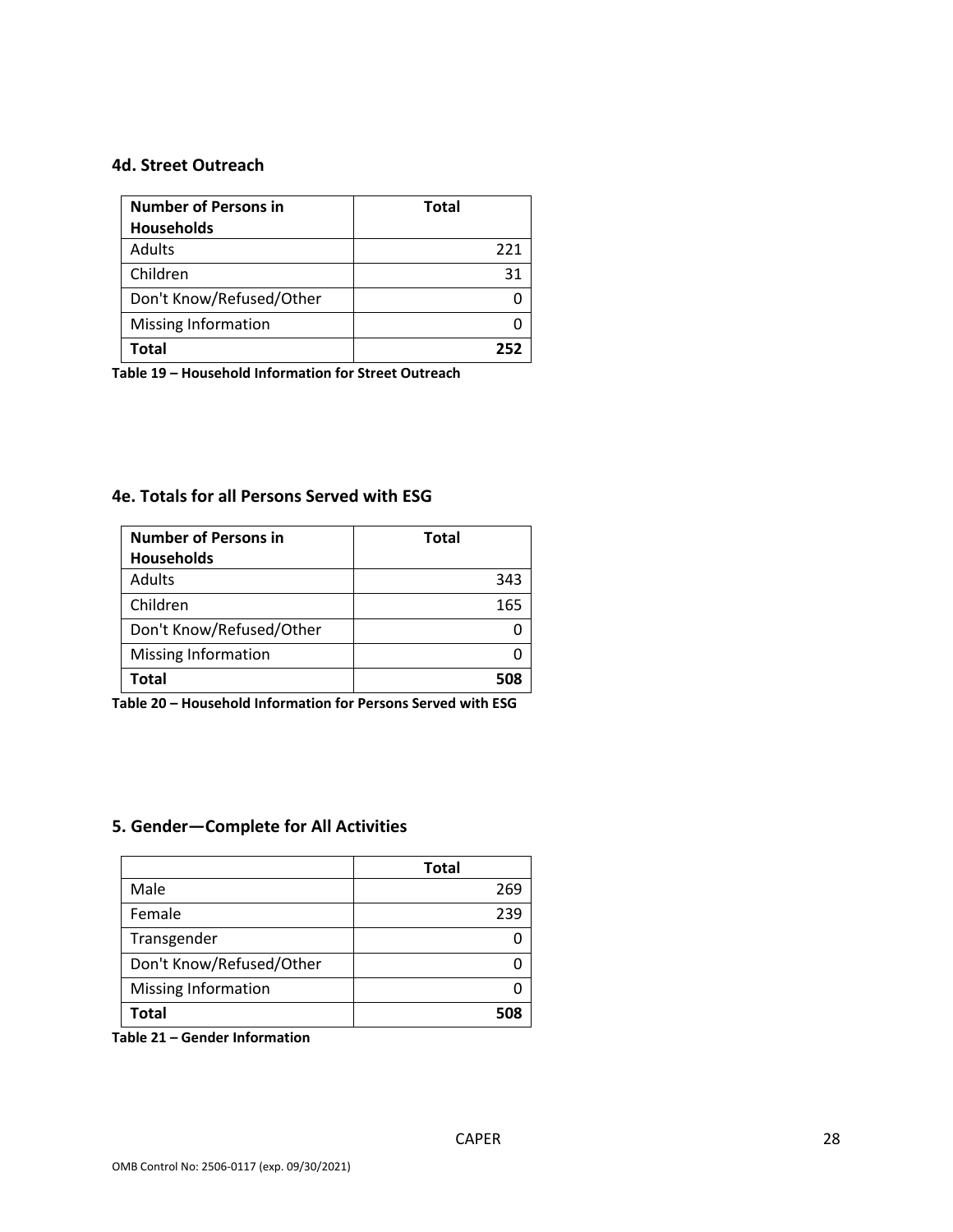## **6. Age—Complete for All Activities**

|                            | <b>Total</b> |
|----------------------------|--------------|
| Under 18                   | 343          |
| 18-24                      |              |
| 25 and over                | 165          |
| Don't Know/Refused/Other   |              |
| <b>Missing Information</b> |              |
| Total                      | 508          |

**Table 22 – Age Information**

### **7. Special Populations Served—Complete for All Activities**

| Subpopulation                     | <b>Total</b> | <b>Total</b><br><b>Persons</b><br>Served-<br><b>Prevention</b> | <b>Total</b><br><b>Persons</b><br>Served-<br><b>RRH</b> | <b>Total</b><br><b>Persons</b><br>Served in<br><b>Emergency</b><br><b>Shelters</b> |
|-----------------------------------|--------------|----------------------------------------------------------------|---------------------------------------------------------|------------------------------------------------------------------------------------|
| Veterans                          | 0            | 0                                                              | 0                                                       | 13                                                                                 |
| <b>Victims of Domestic</b>        |              |                                                                |                                                         |                                                                                    |
| Violence                          | 26           | 0                                                              | 0                                                       | 0                                                                                  |
| Elderly                           | 0            | 0                                                              | 0                                                       | 0                                                                                  |
| HIV/AIDS                          | 3            | 0                                                              | $\mathbf 0$                                             | 0                                                                                  |
| Chronically                       |              |                                                                |                                                         |                                                                                    |
| Homeless                          | 0            | 0                                                              | 0                                                       | 0                                                                                  |
| <b>Persons with Disabilities:</b> |              |                                                                |                                                         |                                                                                    |
| Severely Mentally                 |              |                                                                |                                                         |                                                                                    |
| III                               | 36           | 0                                                              | 0                                                       | 13                                                                                 |
| <b>Chronic Substance</b>          |              |                                                                |                                                         |                                                                                    |
| Abuse                             | 8            | 0                                                              | 0                                                       | 8                                                                                  |
| Other Disability                  | 75           | $\overline{7}$                                                 | 0                                                       | 25                                                                                 |
| Total                             |              |                                                                |                                                         |                                                                                    |
| (Unduplicated if                  |              |                                                                |                                                         |                                                                                    |
| possible)                         | 116          | 0                                                              | 0                                                       | 59                                                                                 |

#### **Number of Persons in Households**

**Table 23 – Special Population Served**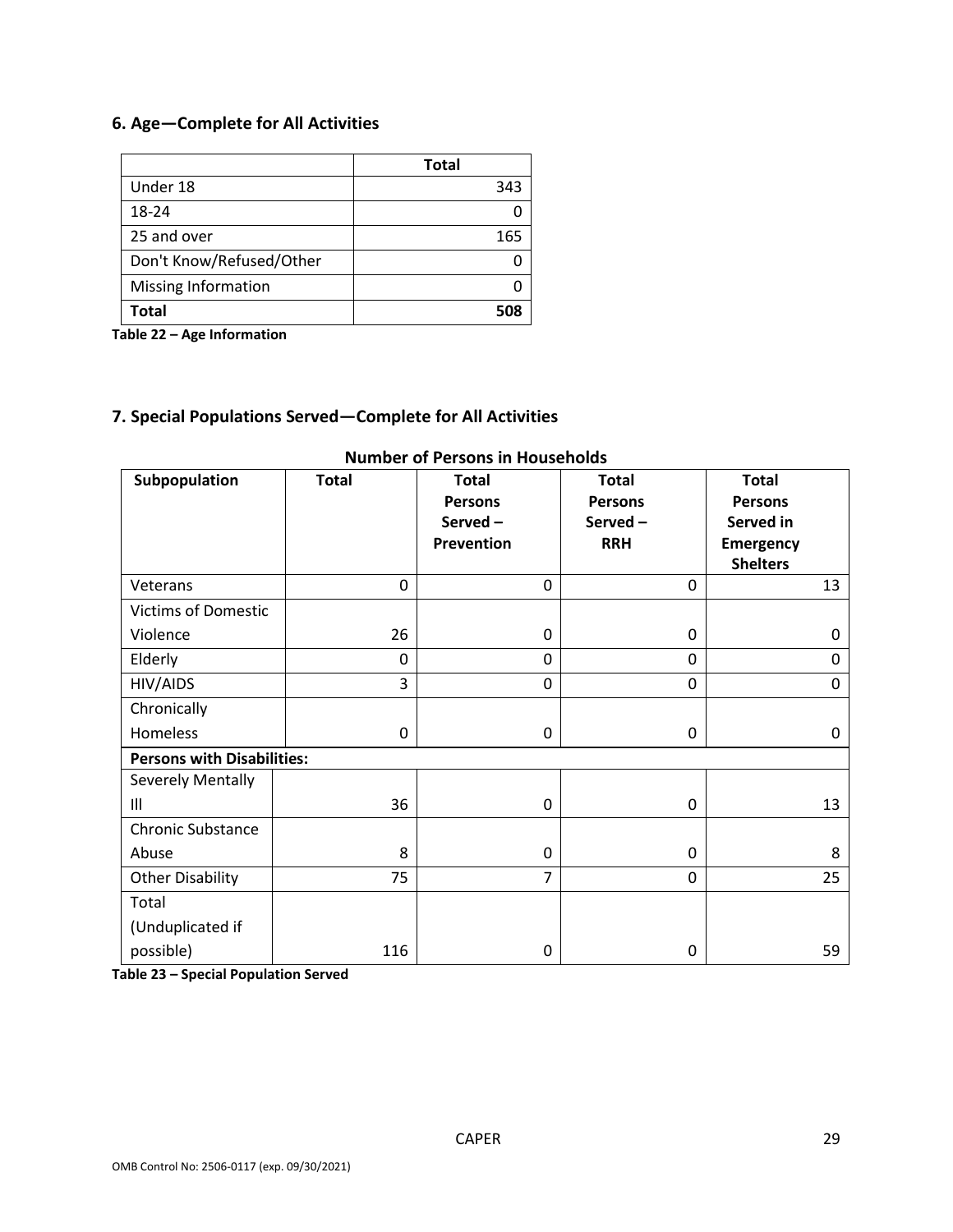# **CR-70 – ESG 91.520(g) - Assistance Provided and Outcomes**

## **10. Shelter Utilization**

| Number of New Units - Rehabbed       |        |
|--------------------------------------|--------|
| Number of New Units - Conversion     |        |
| Total Number of bed-nights available | 8.030  |
| Total Number of bed-nights provided  | 6,200  |
| <b>Capacity Utilization</b>          | 77.21% |

**Table 24 – Shelter Capacity**

**11. Project Outcomes Data measured under the performance standards developed in consultation with the CoC(s)**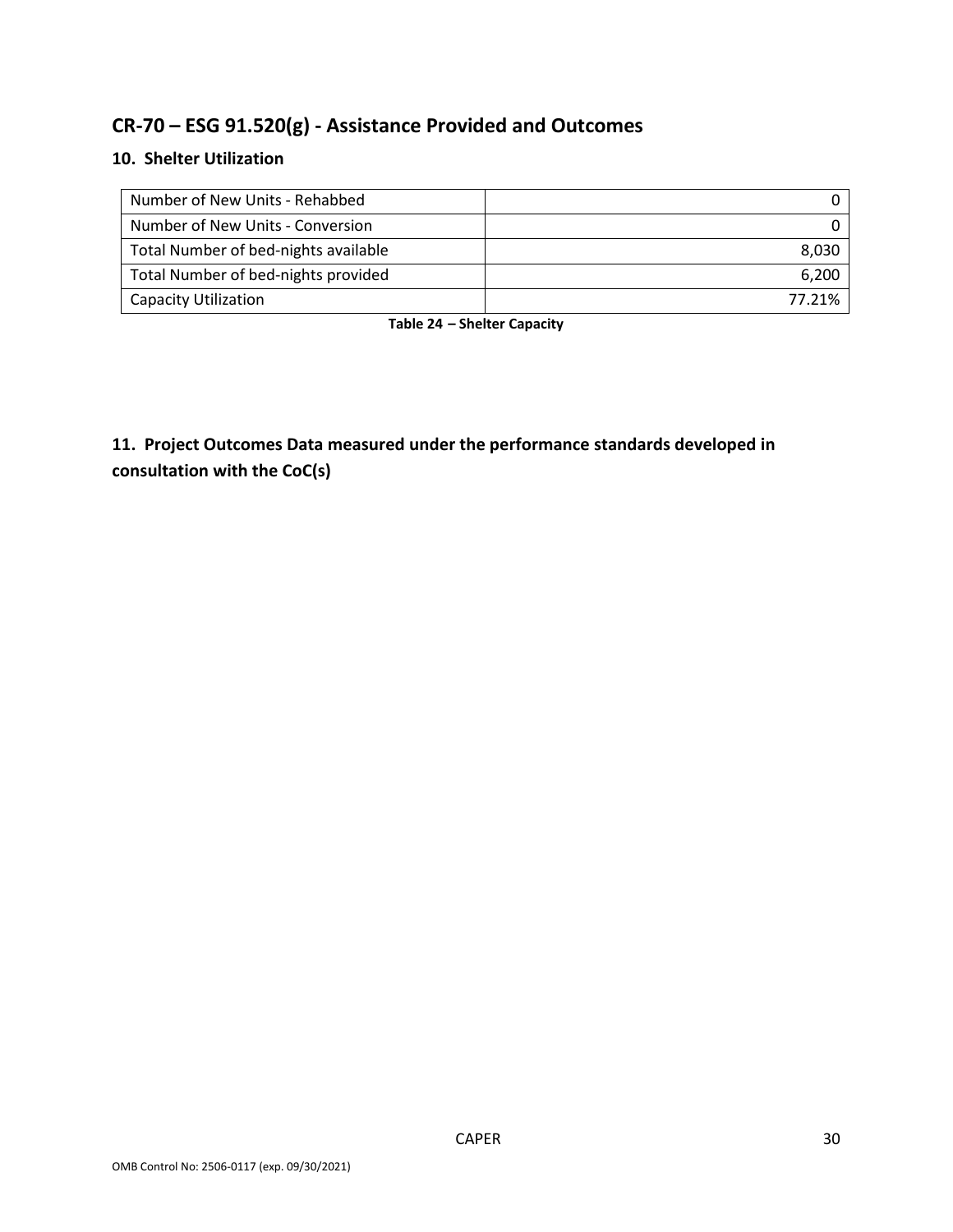## **CR-75 – Expenditures**

### **11. Expenditures**

## **11a. ESG Expenditures for Homelessness Prevention**

|                                                      | <b>Dollar Amount of Expenditures in Program Year</b> |        |        |
|------------------------------------------------------|------------------------------------------------------|--------|--------|
|                                                      | 2019                                                 | 2020   | 2021   |
| <b>Expenditures for Rental Assistance</b>            |                                                      | 0      |        |
| Expenditures for Housing Relocation and              |                                                      |        |        |
| <b>Stabilization Services - Financial Assistance</b> |                                                      | 0      |        |
| Expenditures for Housing Relocation &                |                                                      |        |        |
| <b>Stabilization Services - Services</b>             | <sup>0</sup>                                         | 0      |        |
| Expenditures for Homeless Prevention under           |                                                      |        |        |
| <b>Emergency Shelter Grants Program</b>              | 0                                                    | 46,783 | 68,430 |
| <b>Subtotal Homelessness Prevention</b>              |                                                      | 46,783 | 68,430 |

**Table 25 – ESG Expenditures for Homelessness Prevention**

## **11b. ESG Expenditures for Rapid Re-Housing**

|                                                      | <b>Dollar Amount of Expenditures in Program Year</b> |        |      |
|------------------------------------------------------|------------------------------------------------------|--------|------|
|                                                      | 2019                                                 | 2020   | 2021 |
| <b>Expenditures for Rental Assistance</b>            |                                                      | 0      |      |
| Expenditures for Housing Relocation and              |                                                      |        |      |
| <b>Stabilization Services - Financial Assistance</b> |                                                      | 0      |      |
| Expenditures for Housing Relocation &                |                                                      |        |      |
| <b>Stabilization Services - Services</b>             | $\Omega$                                             | 0      |      |
| Expenditures for Homeless Assistance under           |                                                      |        |      |
| <b>Emergency Shelter Grants Program</b>              | 71,040                                               | 10,000 |      |
| <b>Subtotal Rapid Re-Housing</b>                     | 71,040                                               | 10,000 |      |

**Table 26 – ESG Expenditures for Rapid Re-Housing**

### **11c. ESG Expenditures for Emergency Shelter**

|                           | <b>Dollar Amount of Expenditures in Program Year</b> |        |        |
|---------------------------|------------------------------------------------------|--------|--------|
|                           | 2019                                                 | 2020   | 2021   |
| <b>Essential Services</b> |                                                      |        |        |
| <b>Operations</b>         | 71.040                                               | 70,450 | 60,402 |
| Renovation                |                                                      |        |        |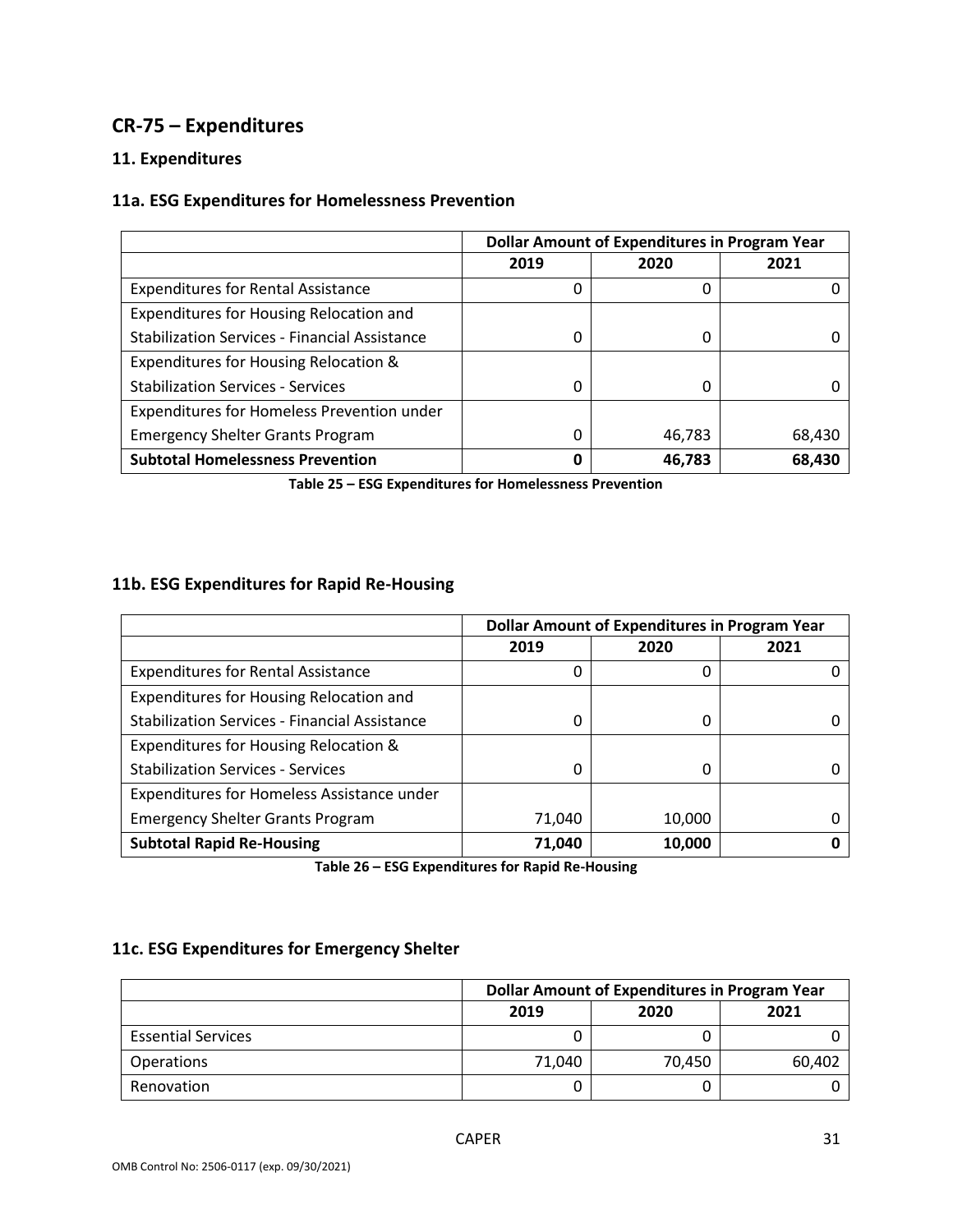| Major Rehab |        | u      |        |
|-------------|--------|--------|--------|
| Conversion  |        |        |        |
| Subtotal    | 71,040 | 70,450 | 60,402 |

**Table 27 – ESG Expenditures for Emergency Shelter**

## **11d. Other Grant Expenditures**

|                        | <b>Dollar Amount of Expenditures in Program Year</b> |        |       |
|------------------------|------------------------------------------------------|--------|-------|
|                        | 2019                                                 | 2020   | 2021  |
| <b>Street Outreach</b> | 12,563                                               | 14,714 | 9,765 |
| <b>HMIS</b>            |                                                      | 0      |       |
| Administration         |                                                      | 0      |       |

**Table 28 - Other Grant Expenditures**

### **11e. Total ESG Grant Funds**

| <b>Total ESG Funds</b><br><b>Expended</b> | 2019    | 2020    | 2021    |
|-------------------------------------------|---------|---------|---------|
|                                           | 154,643 | 141,947 | 138,597 |

**Table 29 - Total ESG Funds Expended**

### **11f. Match Source**

|                            | 2019 | 2020 | 2021 |
|----------------------------|------|------|------|
| Other Non-ESG HUD Funds    |      |      |      |
| <b>Other Federal Funds</b> |      |      |      |
| <b>State Government</b>    |      |      |      |
| Local Government           |      |      |      |